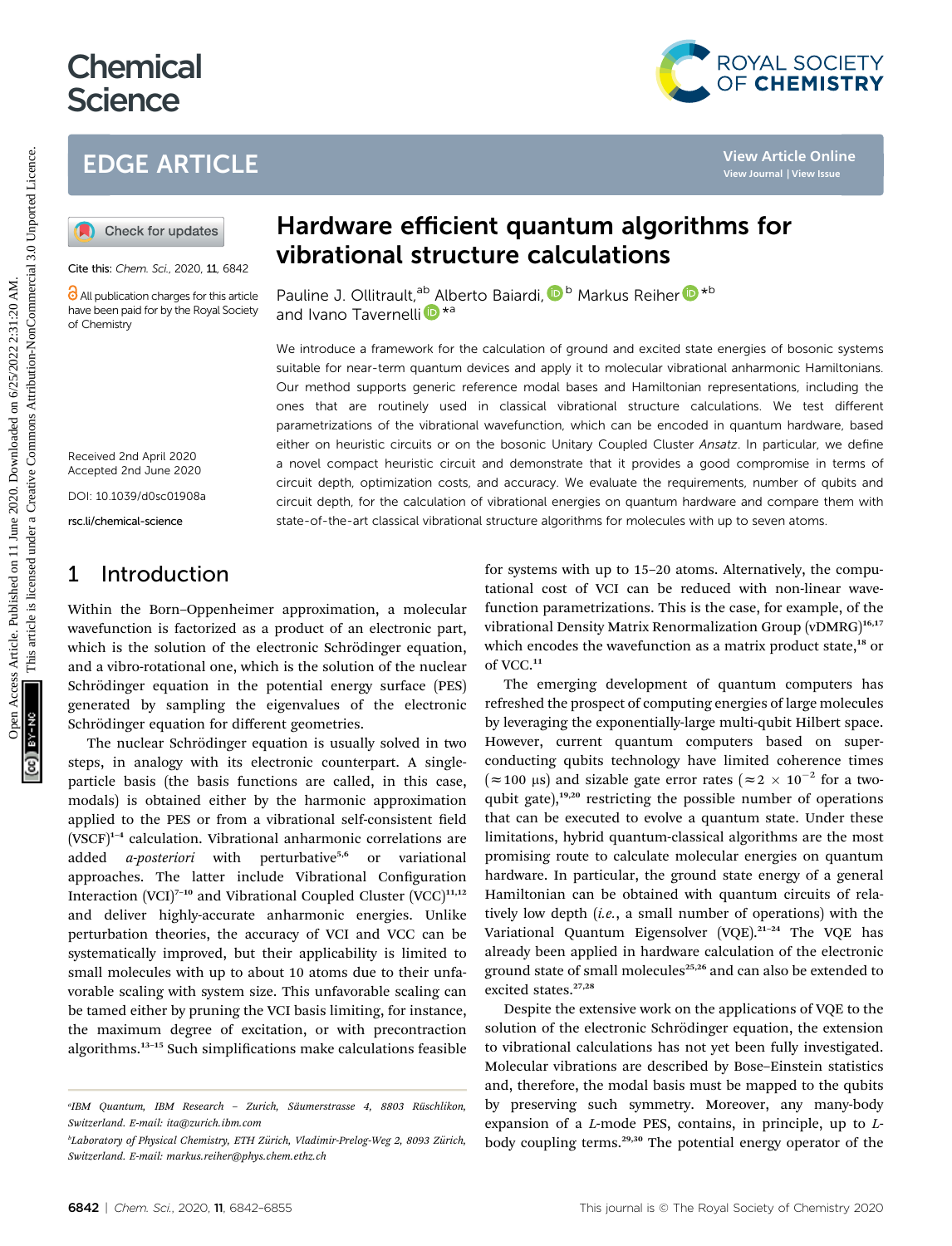nuclear Schrödinger equation is therefore much more complex than the pairwise Coulomb interaction of the electronic Schrödinger equation. McArdle et al.<sup>31</sup> adapted the VQE to find the ground state of vibrational Hamiltonians of small molecules on a universal quantum computer based on the unitary extension of the VCC theory (UVCC). In particular, they represent vibrational levels with the so-called compact mapping (the problem of mapping bosonic states to qubits has also been discussed in details in a recent work<sup>32</sup>). Two key limitations hinder the application of the theory presented in ref. 31 to complex vibrational Hamiltonians. First, the algorithm can be applied only to vibrational ground states and, therefore, does not allow to access vibrational excitation energies that are key for vibrational spectroscopy. Second, it approximates the PES as power series of Cartesian-based normal modes, which relies on harmonic-oscillator eigenfunctions as basis functions. This is an important limitation in the case of strongly anharmonic molecules, whose PES is represented by highly non-compact Taylor expansions. For these systems, the VSCF modals will lead instead to more compact VCC and VCI expansions. Edge Article<br>
The main the puriod content on the content on the chemical content on the content of the content on the content of the common of the common computer and the puriod on  $\mu$  is proposition, i.e. by proposition

In the present paper, we design a general framework for the calculation of vibrational structures with a quantum algorithm. We introduce the qubit encoding of the vibrational levels based on the generalized second quantization representation $11,33$  of the nuclear Schrödinger equation that enables the potential to be expressed as a general  $n$ -mode expansion.<sup>30</sup> We then discuss the parametrization of the vibrational wavefunction introducing a new quantum circuit Ansatz as a compact approximation of UVCC. We emphasize that, although UCC has mostly been applied in electronic-structure calculations<sup>34-37</sup> and its extension to vibrational quantum computation has hardly been explored,<sup>31</sup> its use for the solution of the vibronic problem is very promising. We discuss how vibrational excited states can be targeted with equation-of-motion (EOM)-based UVCC algorithms.<sup>27</sup> Finally, we also discuss the scaling of the UVCC resources in terms of qubits and gate counts as a function of the molecular size and show the resources necessary to compute the vibrational structure of molecules with up to five atoms. The proposed framework offers us the possibility to estimate the hardware requirements that will allow to reach quantum advantage over classical vibrational-structure calculations using near-term quantum computers.

### 2 Theory

#### 2.1 Second quantization theories for molecular vibrations

The real-space representation of the Watson Hamiltonian for the L modes of a molecular system can be written as

$$
\mathscr{H}_{\text{vib}}(Q_1, ..., Q_L) = -\frac{1}{2} \sum_{l=1}^{L} \frac{\partial^2}{\partial Q_l^2} + V(Q_1, ..., Q_L)
$$
 (1)

where  $Q_l$  are the harmonic mass-weighted normal coordinates and the Coriolis couplings<sup>38,39</sup> have been neglected.  $\mathcal{H}_{\text{vib}}$  must be mapped to an operator that acts on the states of a given set of  $N_q$  qubits in order to calculate its eigenfunctions on quantum hardware. In electronic structure calculations, the mapping is

achieved by expressing the non-relativistic electronic Hamiltonian in second quantization, i.e. by projecting it onto the complete set of antisymmetrized occupation number vectors (ONV) generated by a given (finite) set of orbitals. To encode the vibrational Hamiltonian of eqn (1) in a second quantization form defined in eqn (10), we expand the potential  $V(Q_1, ..., Q_L)$ with the *n*-body expansion,<sup>29,30</sup> as follows:

$$
V(Q_1, ..., Q_L) = V_0 + \sum_{l=1}^{L} V^{[l]}(Q_l) + \sum_{l \le m}^{L} V^{[l,m]}(Q_l, Q_m)
$$

$$
+ \sum_{l \le m \le n}^{L} V^{[l,m,n]}(Q_l, Q_m, Q_n) + ... \qquad (2)
$$

where  $V_0$  is the electronic energy of the reference geometry, the one-mode term  $V^{[l]}(Q_l)$  represents the variation of the PES upon change of the l-th normal coordinate from the equilibrium position, *i.e.* 

$$
V^{[l]}(Q_l) = V(Q_1^{\text{eq}}, \ldots, Q_{l-1}^{\text{eq}}, Q_l, \ldots, Q_L^{\text{eq}}). \tag{3}
$$

Similarly, the two-body potential  $V^{[l,m]}(Q_l,Q_m)$  represents the change in the exact PES upon a displacement along the l-th and m-th coordinates, *i.e.* 

$$
V^{[l,m]}(Q_l, Q_m) = V(Q_1^{eq}, ..., Q_l, ..., Q_m, ..., Q_L^{eq})
$$
  
-  $V^{[l]}(Q_l) - V^{[m]}(Q_m).$  (4)

We highlight that  $V^{[l]}$  and  $V^{[m]}$  must be subtracted in the definition of  $V^{[l,m]}(Q_l, Q_m)$  to avoid the double-counting of the onemode potentials.<sup>30</sup> The exact representation of a PES for an Lmode system requires an L-body expansion. In most cases, including terms up to four-body in the L-body expansion is sufficient to obtain an accuracy of about  $1-2$  cm<sup>-1</sup>.<sup>40-42</sup>

A representation of eqn (1) that is suitable to encode on a quantum computer can be obtained with the so-called canonical quantization<sup>38</sup> that maps the  $l$ -th normal coordinate  $Q_l$  and its conjugate momentum  $P_l$  to a pair of bosonic creation and annihilation operators  $(a_i^{\dagger}$  and  $a_i)$  defined as

$$
Q_l = \frac{1}{\sqrt{2}} \left( a_l^+ + a_l \right)
$$
  
\n
$$
P_l = \frac{i}{\sqrt{2}} \left( a_l^+ - a_l \right),
$$
\n(5)

where the  $a_l^{\dagger}/a_l$  operators are defined as

$$
a_l^+|n_1...n_l...n_L\rangle = \sqrt{n_l+1}|n_1...n_l+1...n_L\rangle
$$
  
\n
$$
a_l|n_1...n_l...n_L\rangle = \sqrt{n_l}|n_1...n_l-1...n_L\rangle.
$$
 (6)

Each index of the ONV  $|n_1...n_L\rangle$  is associated to a mode and  $n_l$  is the degree of excitation of the *l*-th mode. Different vibrational-structure methods have been derived based on this canonical representation, $43,44$  including VCC, $45-48$  although it is not flexible enough to target strongly anharmonic systems. In this formalism the PES  $V(Q_1, ..., Q_L)$  is expressed as a power series to encode it in a second quantization format based on eqn (5). In addition, the operators of eqn (6) imply that the reference basis set for every mode  $l$  is composed by harmonic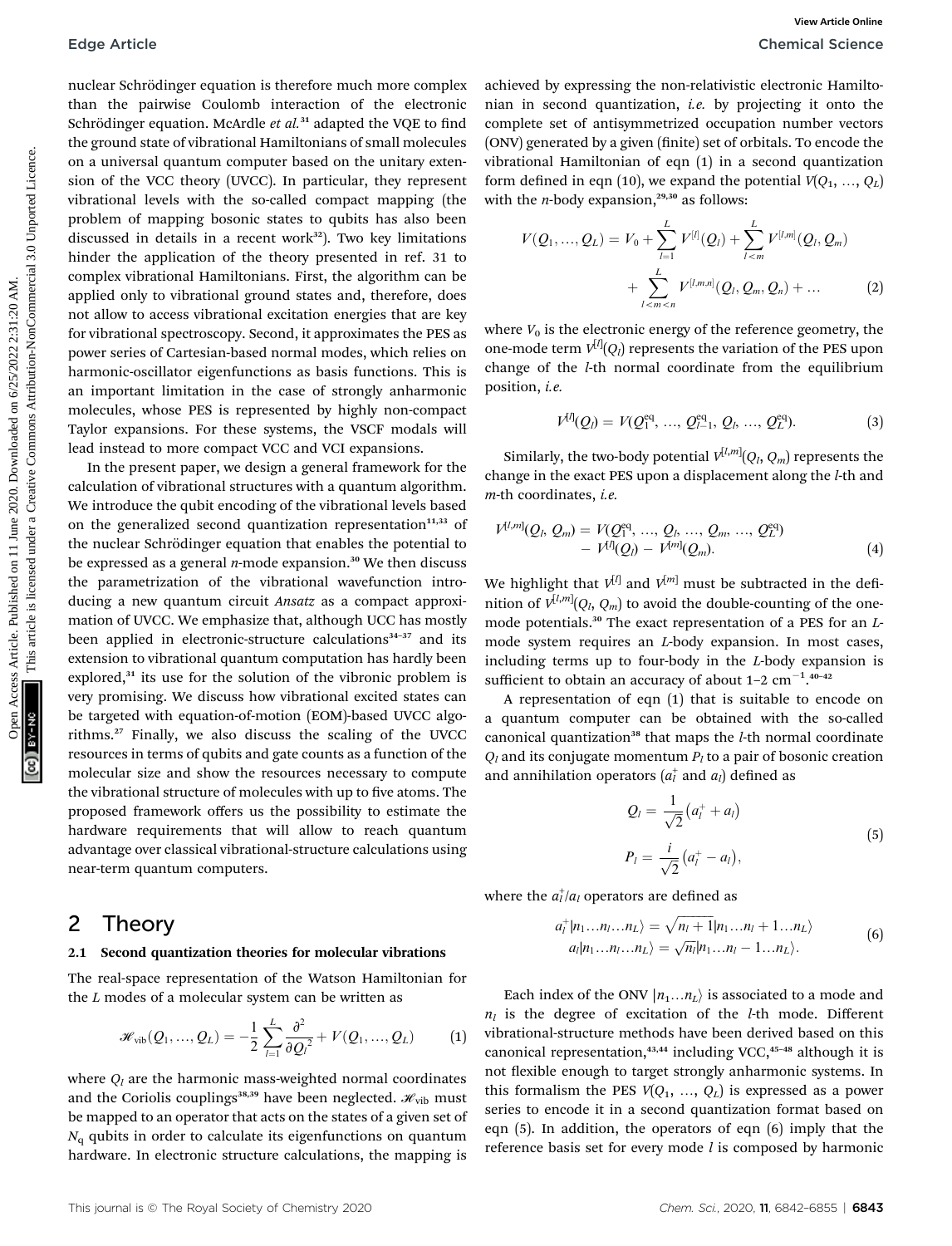oscillator eigenfunctions. However, such a basis does not lead to a compact representation of vibrational wavefunctions for strongly anharmonic systems for which modals obtained, for instance, from VSCF1,49 are better suited. The choice of the modal basis may become critical, for instance, when studying high-energy X–H stretching (X being a generic nucleus different from H) modes that are strongly coupled with bending vibrations. Crittenden and co-workers<sup>50</sup> highlighted that 10 basis functions are not sufficient to obtain converged VCI energies for C–H stretching modes based on the harmonic reference. Conversely, Bowman and co-workers<sup>51</sup> demonstrated for the same system that converged VCI energies can be obtained with only 6 VSCF modals. Chemical Science<br>
One of expecting the second three constraines for the potential is in equilibrium of the potential is line of the potential is line of the potential is line of the potential is line of the potential in t

A more flexible second quantization form is the so-called  $n$ mode representation introduced by Christiansen.<sup>52</sup> Instead of labelling each basis function with a single integer, as in eqn (6), we expand each mode  $l$  into a basis of  $N_l$  modals (labelled as  $(i_1...i_{N_l})$  which generates an ONV basis for that mode. Let us consider the following, general VCI expansion

$$
|\Psi\rangle = \sum_{k_1=1}^{N_1} \dots \sum_{k_L=1}^{N_L} C_{k_1,\dots,k_L} \phi_{k_1}^{(1)}(Q_1) \dots \phi_{k_L}^{(L)}(Q_L),
$$
 (7)

where each mode *l* is described by the  $N_l$ -dimensional basis set  $S_l$  defined as

$$
S_l = \left\{ \phi_1^{(l)}(Q_l), \dots, \phi_{N_l}^{(l)}(Q_l) \right\}.
$$
 (8)

The many-body basis function  $\phi_{k_1}^{(1)}(Q_1) \dots \phi_{k_L}^{(L)}(Q_L)$  can be encoded as an ONV as

$$
\phi_{k_1}(Q_1)\dots\phi_{k_L}(Q_L) \equiv [0_1 \dots 1_{k_1} \dots 0_{N_1},
$$
  
\n
$$
0_1 \dots 1_{k_2} \dots 0_{N_2}, \dots, 0_1 \dots 1_{k_L} \dots 0_{N_L}).
$$
\n(9)

The full ONV is then given by the expression in eqn (9) where different ONV subspaces are separated by a comma. For each ONV space, we sort the modals in decreasing order of energy. Each mode is described by one and only one basis function, therefore the occupation of each ONV subspace is one.

Based on the representation given in eqn (9), we introduce a pair of creation and annihilation operators per mode l and per basis function  $k_l$  defined as:

$$
a_{k_l}^{\dagger} |..., 0_1...0_{k_l}...0_{N_l}, ... \rangle = |..., 0_1...1_{k_l}...0_{N_l}, ... \rangle
$$
  
\n
$$
a_{k_l}^{\dagger} |..., 0_1...1_{k_l}...0_{N_l}, ... \rangle = 0
$$
  
\n
$$
a_{k_l} |..., 0_1...1_{k_l}...0_{N_l}, ... \rangle = |..., 0_1...0_{k_l}...0_{N_l}, ... \rangle
$$
  
\n
$$
a_{k_l} |..., 0_1...0_{k_l}...0_{N_l}, ... \rangle = 0
$$
\n(10)

with

$$
\begin{aligned}\n\left[a_{k_l}^{\dagger}, a_{h_m}^{\dagger}\right] &= 0\\
\left[a_{k_l}, a_{h_m}\right] &= 0\\
\left[a_{k_l}^{\dagger}, a_{h_m}\right] &= \delta_{l,m}, \delta_{k_l, h_m}\n\end{aligned} \tag{11}
$$

This formalism was introduced for  $VCC<sup>11</sup>$  and later applied to the multi-configurational time-dependent Hartree method.<sup>33</sup> The second quantization form of eqn (1) obtained by expressing the potential as in eqn  $(2)$  reads<sup>52</sup>

$$
\mathcal{H}_{\text{vib}}^{\text{SQ}} = \sum_{l=1}^{L} \sum_{k_{l},h_{l}}^{N_{l}} \langle \phi_{k_{l}} | T(Q_{l}) + V^{[l]}(Q_{l}) | \phi_{h_{l}} \rangle a_{k_{l}}^{+} a_{h_{l}} + \sum_{l=m}^{L} \sum_{k_{l},h_{l}}^{N_{l}} \langle \phi_{k_{l}} \phi_{k_{m}} | V^{[l,m]}(Q_{l}, Q_{m}) | \phi_{h_{l}} \phi_{h_{m}} \rangle a_{k_{l}}^{+} a_{k_{m}}^{+} a_{h_{l}} a_{h_{m}} + \dots
$$
\n(12)

Unlike its electronic-structure counterpart, eqn (12) contains in general coupling terms higher than two-body. Therefore, the number of Pauli terms to be evaluated on the quantum computer scales as  $O(N^{2n})$  for a *n*-body truncation, where N is the overall number of modals. We highlight that any PES can be encoded in the n-mode second quantization format provided that the integrals of the PES over the modals are available. Eqn (12) is therefore not restricted to PESs expressed as a power series.

#### 2.2 Wavefunction parametrization

The second quantization formalism introduced in the previous section allows one to express the VCI expansion in terms of ONVs constructed with modals that do not rely on the harmonic approximation. The encoding of such ONVs on a quantum computer is straightforward if based on a one-to-one correspondence between modals and qubits. This mapping extends the "direct mapping" of ref. 31 and 32 beyond harmonic reference basis sets. The  $N_l$  modals for a given mode l are represented by a  $N<sub>r</sub>$ qubit register. We sort the modals in decreasing order of energy. Therefore, the lowest-energy configuration is represented by the reference ONV state  $|0_1...1_{N_1}, 0_1...1_{N_2}, ...$  $0_1...1_{N_L}\rangle$  and is obtained by applying an  $X$  gate on the first qubit of each mode register initialized in the vacuum state. The correlated wavefunction is obtained from this reference state by applying a set of excitation operators defined by a given wavefunction Ansatz. We note that a bosonic ONV can be represented with a smaller number of qubits by adopting the compact mapping proposed in the literature.<sup>31,32</sup> However, the representation of the elementary raising and lowering operators within such mapping is more complex than in the direct one leading to an increase in the circuit depth and in the number of terms in the Hamiltonian. As we will highlight in the following, current hardware limitations impose short circuit depths because of the accumulation of gate errors, while the possibility of executing gates in parallel favours the use of more qubits. For this reason, in all cases discussed in this work we will adopt the direct mapping of the vibrational modes.

In VQE-based electronic-structure quantum-computing two main strategies are available to prepare the wavefunction. The first is based on the CC method and, more precisely, on its unitary formulation (UCC). It provides an intuitive expansion of the wavefunction in terms of excitation operators controlled by an efficiently parametrized circuit.<sup>21,53-55</sup> However, this circuit comprises a large number of 2-qubit gates (CNOT gates) and, hence, its practical use is limited by coherence time and the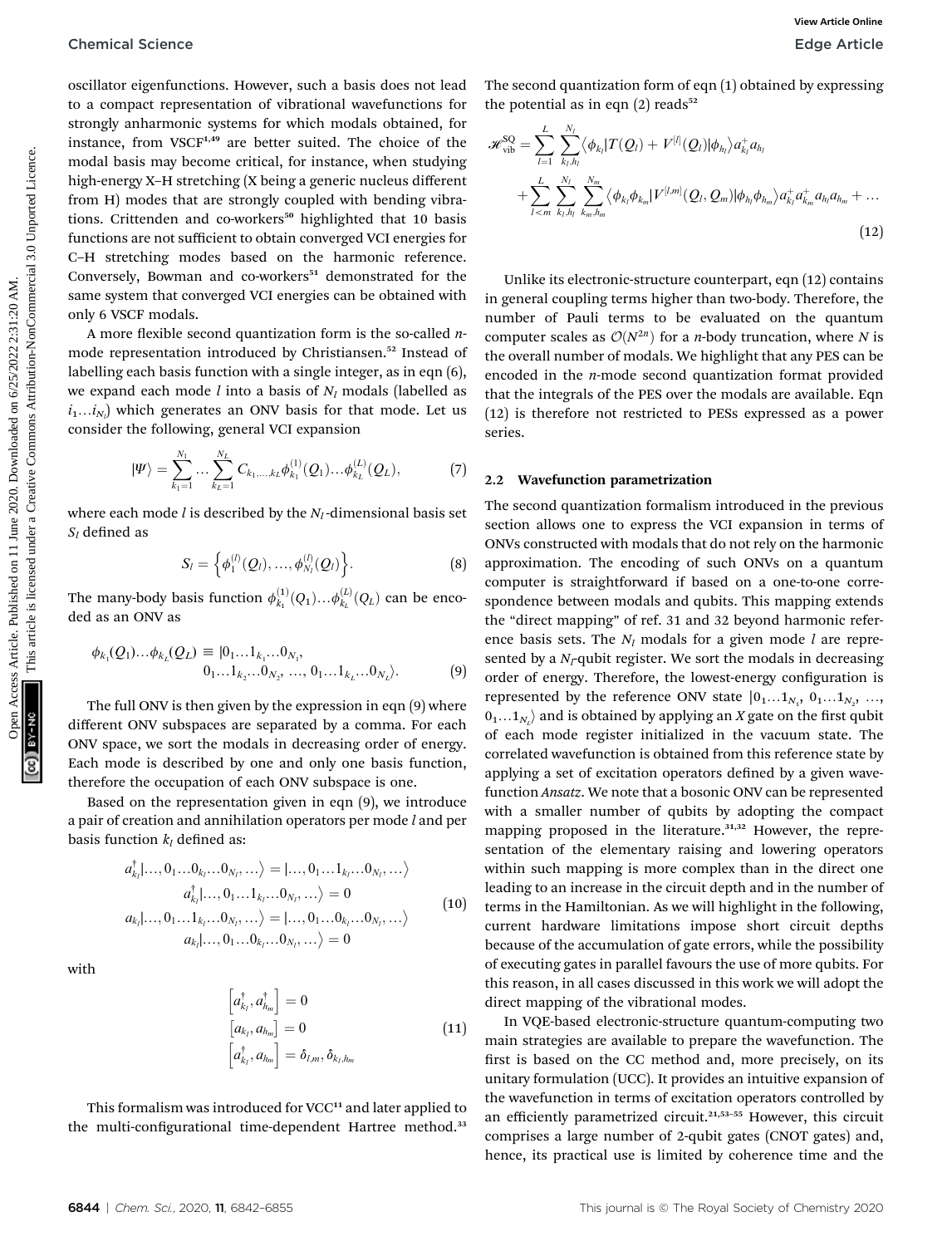gate error rates. The second approach does not have a classical equivalent and is tailored to quantum hardware. A heuristic wavefunction Ansatz is built concatenating parametrized singlequbit rotations and entangling blocks.<sup>25,54</sup> The number of parameters can be increased by repeating the same set of operations (but with independent parameters)  $d$  times (where d refers to the circuit depth) to reach the desired accuracy for the ground state energy.

The same strategies can be followed for preparing vibrational wavefunctions. The UVCC circuit can be obtained from the unitary version of the VCC $^{11,31}$  Ansatz:

$$
|\Psi\rangle = e^{\mathcal{T}-\mathcal{T}^{\dagger}}|\Psi_{\text{ref}}\rangle, \tag{13}
$$

where  $|\Psi_{\text{ref}}\rangle$  is the reference ONV. T is the cluster operator (and  $\mathcal{T}^{\dagger}$  its adjoint) expressed here up to second order as

$$
\mathcal{T} = \mathcal{T}_1 + \mathcal{T}_2,\tag{14}
$$

with

with

$$
T_1 = \sum_{l}^{L} \sum_{h_l, k_l}^{N_l} \theta_{h_l, k_l} a_{h_l}^{\dagger} a_{k_l}
$$
 (15)

$$
T_2 = \sum_{l < m}^{L} \sum_{h_l, k_l}^{N_l} \sum_{h_m, k_m}^{N_m} \theta_{h_l k_l h_m k_m} a_{h_l}^{\dagger} a_{h_m}^{\dagger} a_{k_m} a_{k_l} \tag{16}
$$

while  $(h_l, k_l)$  and  $(h_m, k_m)$  label couple of modals for the modes l and *m*, respectively. The bosonic operators  $a_{k_l}^{\dagger}$  and  $a_{k_l}$  (see eqn (10)) are mapped to the Pauli operators  $\sigma_{k_l}^+ = \sigma_{k_l}^x + i \sigma_{k_l}^y$  and  $\sigma_{k_l}^- = \sigma_{k_l}^x - i \sigma_{k_l}^y$ , respectively. In this way, the exponential operator of eqn (13) can be factorized with a Trotter expansion and expressed as a product of quantum gates. Compared to the fermion-to-qubit mappings used in electronic-structure calculations (where the antisymmetry of the wavefunction is encoded in the circuit by applying for instance the Jordan Wigner transformation<sup>56</sup>) the circuit depth for the implementation of the UVCC Ansatz is greatly reduced. It is interesting to note here that the gate representation of the  $a_{k_l}^{\dagger}$  and  $a_{k_l}$  operators is more complex in the previously mentioned compact mapping, in which the qubit representation of the  $n$ -th modal is obtained via the binary representation of *n*. Although  $N_l$  modals would be represented by  $log_2(N_l)$  qubits, instead of  $N_l$  qubits as in the direct mapping, the representation of the  $a_{k_l}^{+}/a_{k_l}$  operators would require  $N_l$  elementary gates leading in general to deeper circuits for the conventional numbers of modals per mode.

Among the heuristic circuits designed for electronic structure calculation,<sup>25,54</sup> we consider here the SwapRZ Ansatz defined as

$$
|\Psi^{'}\Big\rangle=\mathrm{e}^{\mathrm{i} T^{'}}|\Psi_{\mathrm{ref}}\big\rangle,
$$

$$
T' = \sum_{i
$$

 $(17)$ 

where we use the notation  $X_i$  and  $Y_i$  for the  $\sigma_x$  and  $\sigma_y$  Pauli matrices acting on qubit i and  $N_q$  is the overall number of qubits. In addition, two layers of single-qubit  $R<sub>z</sub>$  rotations parametrized

by an extra set of  $2N_q$  angles are applied before and after the entangler block, which encodes the expansion in eqn (17). The SwapRZ circuit ensures that the expansion for  $|\Psi'\rangle$  is made of ONVs with  $L$  and only  $L$  occupied modals. However, since the circuit also entangles pair of qubits describing modals belonging to different modes, this procedure does not ensure that a single modal per mode will be occupied. This is not the case for UVCC with  $T = T_1$  where single excitations are confined to the modal space of the same mode (see eqn (15)). Simultaneous excitations of two different modes (as those included in  $T_2$ ) are not explicitly captured by the SwapRZ Ansatz with depth 1 and, therefore, we expect that deeper circuits are required to accurately represent the wavefunction. Edge Article<br>
Space error ranse, The second approach downloade and access are absorbed to experiment and the sinus and commons and commons and commons and commons and commons and commons and commons are composited in equi

Another strategy proposed in the context of electronic structure<sup>54</sup> is to build the circuit from a layer of  $R_v$  and  $R_z$ rotations on each qubit followed by a block of CNOT gates entangling all qubits. We refer to the resulting circuit as RYRZ. Note that rotations around the Y axis of each qubit induce a change in both the overall modals occupation and the individual occupation of each mode.

To constrain the optimization to the correct symmetry subspace, both SwapRZ and RYRZ heuristic circuits must be combined to a modified Hamiltonian  $\mathscr{H}_\mathrm{vib}$  where a penalty function is added to increase the energy of the states with unphysical occupation,<sup>54</sup>

$$
\mathscr{H}_{\text{vib}} = \mathscr{H}_{\text{vib}} + \mu \sum_{l=1}^{L} \left( \langle \Psi | \mathcal{N}_l | \Psi \rangle - 1 \right)^2, \tag{19}
$$

where  $\mu$  is a parameter with a value that must be large enough to penalize the symmetry violation of the Ansatz and the number operator  $N_l$  for mode l is defined as

$$
\mathcal{N}_l = \sum_{k_l=1}^{N_l} a_{k_l}^\dagger a_{k_l}.\tag{20}
$$

In the next section we will show that the optimization of the wavefunction is much more efficient with the UVCC Ansatz than with the heuristic ones. Therefore, it is desirable to derive a quantum circuit inspired by UVCC that involves a smaller number of CNOT gates, and hence is more suited for near-term quantum calculations.

Given the current coherence time and gate error rates, it is challenging to include double excitations within the UVCC circuit. In fact, each element of  $T_2$  can be decomposed as:

$$
\sigma_i^+ \sigma_j^+ \sigma_k^- \sigma_l^- - \text{c.c.} = 2i(X_i Y_j X_k X_l + Y_i X_j X_k X_l + Y_i Y_j X_k Y_l + Y_i Y_j Y_k X_l - X_i X_j X_k Y_l - X_i X_j Y_k X_l - X_i Y_j Y_k Y_l - Y_i X_j Y_k Y_l).
$$
 (21)

Therefore, the corresponding quantum circuit obtained after exponentiation of the operator given in eqn (21) and its Trotterization contains  $8 \times 6$  CNOT gates per excitation.

Combining the considerations above, we propose to approximate the UVCCSD circuit with a more compact heuristic Ansatz that we name Compact Heuristic for Chemistry (CHC). This circuit exploits the fact that the relations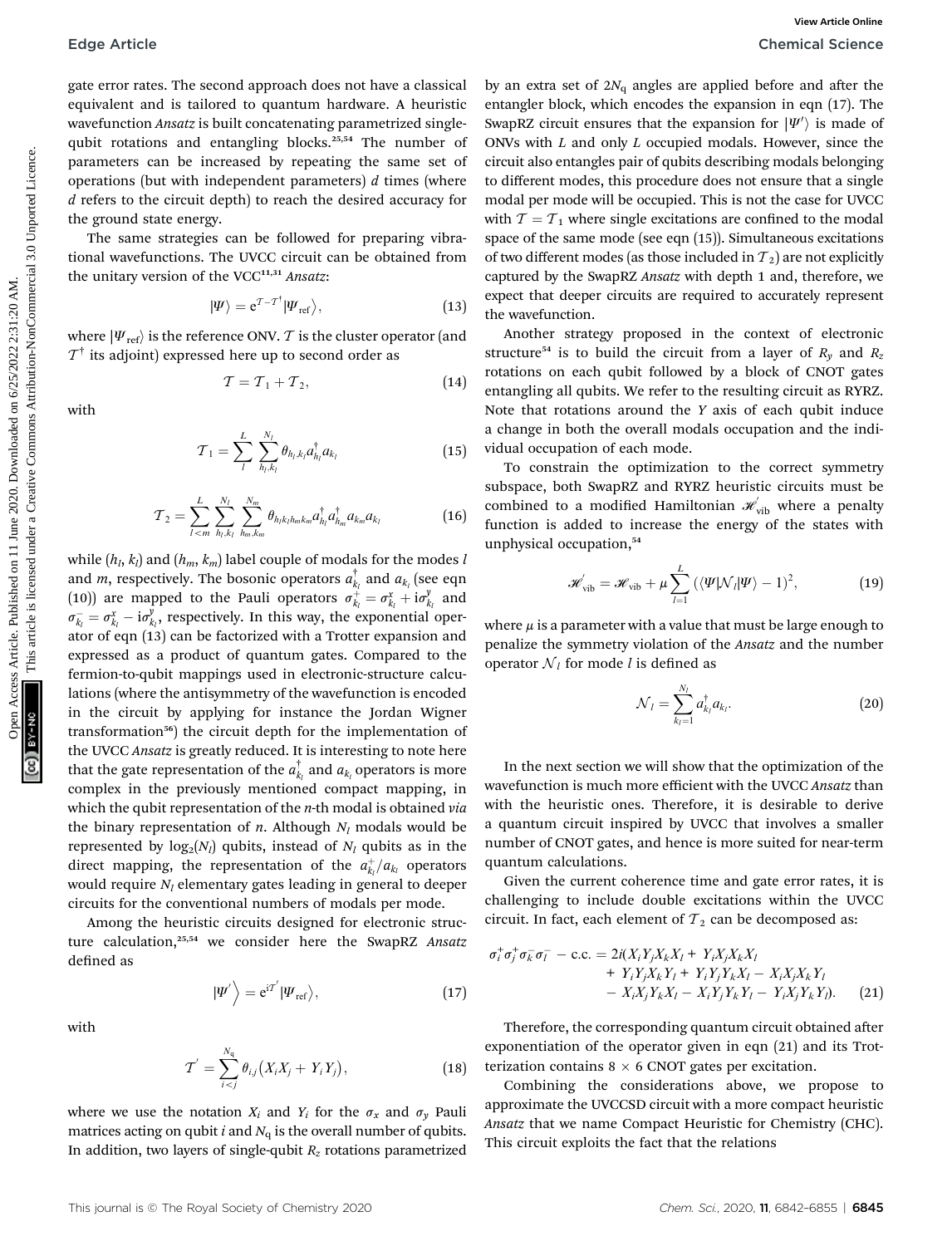$$
\left| \left\langle a_i^+ a_m \Psi_{\text{ref}} \right| e^{i \theta_m^i X_i X_m} \left| \Psi_{\text{ref}} \right\rangle \right|^2 = \left| \left\langle a_i^+ a_m \Psi_{\text{ref}} \right| e^{\theta_m^i \left( \sigma_i^+ \sigma_m^- - \text{c.c.} \right)} \left| \Psi_{\text{ref}} \right\rangle \right|^2 \tag{22}
$$

and

$$
\left| \left\langle a_i^+ a_j^+ a_n a_m \Psi_{\text{ref}} \left| e^{i \theta_{m,n}^{i,j} X_i X_j X_m X_m} \right| \Psi_{\text{ref}} \right\rangle \right|^2
$$
  
= 
$$
\left| \left\langle a_i^+ a_j^+ a_n a_m \Psi_{\text{ref}} \left| e^{\theta_{m,n}^{i,j} \left( \sigma_i^+ \sigma_j^+ \sigma_n^- \sigma_m^- - c.c. \right)} \right| \Psi_{\text{ref}} \right\rangle \right|^2
$$
 (23)

hold for indices  $m$ ,  $n$  and  $i$ ,  $j$  corresponding to occupied and unoccupied modals in the reference state, respectively. In the above equations,  $\langle a_i^{\dagger} a_m \Psi_{\text{ref}} |$  and  $\langle a_i^{\dagger} a_j^{\dagger} a_n a_m \Psi_{\text{ref}} |$  are the single configuration states obtained by exciting a particle in the reference state from modal  $m$  to  $i$  and from modals  $m$  and  $n$  to  $i$ and j, respectively. However, we found out numerically that the relative phase of the resulting states (exact versus approximated) differs. To correct for this phase difference, we introduce the compact circuits  $U^{m,i}_\mathrm{s}(\theta^i_m)$  and  $U^{m,n,i,j}_\mathrm{d}(\theta^{i,j}_{m,n})$ , presented in Fig. 1a and b, respectively, for which the above relations become

$$
U_s^{m,i}(\theta_m^i)|\Psi_{\text{ref}}\rangle = e^{\theta_m^i(\sigma_i^+\sigma_m^--c.c.)}| \Psi_{\text{ref}}\rangle,\tag{24}
$$

and

$$
U_{\rm d}^{m,n,i,j} \left( \theta_{m,n}^{i,j} \right) \left| \Psi_{\rm ref} \right\rangle = \mathrm{e}^{\theta_{m,n}^{i,j} \left( \sigma_i^+ \sigma_j^+ \sigma_m^- - \mathrm{c.c.} \right)} \left| \Psi_{\rm ref} \right\rangle \tag{25}
$$

for variable parameters  $\theta_m^i$  and  $\theta_{m,n}^{i,j}$ . The phase correction angles (see Fig. 1a and b) associated to the  $R_z$  gates preceding and following the entangling blocks were obtained by numerical optimization to match the UVCC matrix elements coupling the  $|01\rangle$  and  $|10\rangle$  states (in the case of single excitations) and the  $|0101\rangle$  and  $|1010\rangle$  states (in the case of double excitations). An illustrative example is given in Fig. 1c, where we plot the different entries of the excitation operators for the two wavefunction parametrizations; the matrix elements to match are highlighted with dashed lines. The shortcomings of CHC are related to the fact that the  $U^{m,i}_\mathrm{s}(\theta^{i}_m)$  and  $U^{m,n,i,j}_\mathrm{d}(\theta^{i,j}_{m,n})$  operators do not act as in the UVCC Ansatz outside the subspaces spanned by the states  $|01\rangle$ ,  $|10\rangle$  and  $|0101\rangle$ ,  $|1010\rangle$ , respectively, as highlighted in the example of Fig. 1c. The matrix elements highlighted with dashed lines are identical for UVCC and CHC, however this does not hold for the other matrix elements. Since, in general, the  $U_s^{m,i}(\theta_m^i)$  and  $U_d^{m,n,i,j}(\theta_{m,n}^{i,j})$  operators are not directly applied to the reference state  $|\Psi_{\text{ref}}\rangle$  (which by definition lies in the subspaces mentioned above) but rather on a superposition state generated by other excitations, their action can produce unphysical configurations with the wrong number of particles for each mode. For weakly correlated systems, we expect CHC to act very similarly to UVCC as the weight of the unphysical configurations will be negligible. However, this Chemical Science<br>  $\left|\left\langle \sigma_i^* \alpha_i w_m \right| e^{i\zeta_i x_m} \left| \psi_m \right\rangle \right|^2 = \left|\left\langle \sigma_i^* \alpha_i w_m \right| e^{i\zeta_i \left( v_i^* - v_m \right)} \right| \psi_m \right\rangle^2$  (See Figs 1s and 0 is excelled on the  $\mu$  there is line on the second commons are comparison to the seco



Fig. 1 (a) CHC circuit approximating an excitation of the type e $^{\theta(\sigma_i^+\sigma_m^- - c.c.)}$ ; (b) CHC circuit approximating an excitation of the type e $^{\theta(\sigma_i^+\sigma_j^+\sigma_m^-\sigma_c.c.)}$ ; (c) unitary matrices corresponding to a single (top) and a double (bottom) excitation with UVCC and the corresponding approximation by CHC with  $R_z$  rotation angle  $\theta = \pi/4$ . The matrix elements are represented with a color according to the map  $\epsilon$  {-1 (blue) to 1 (red)}.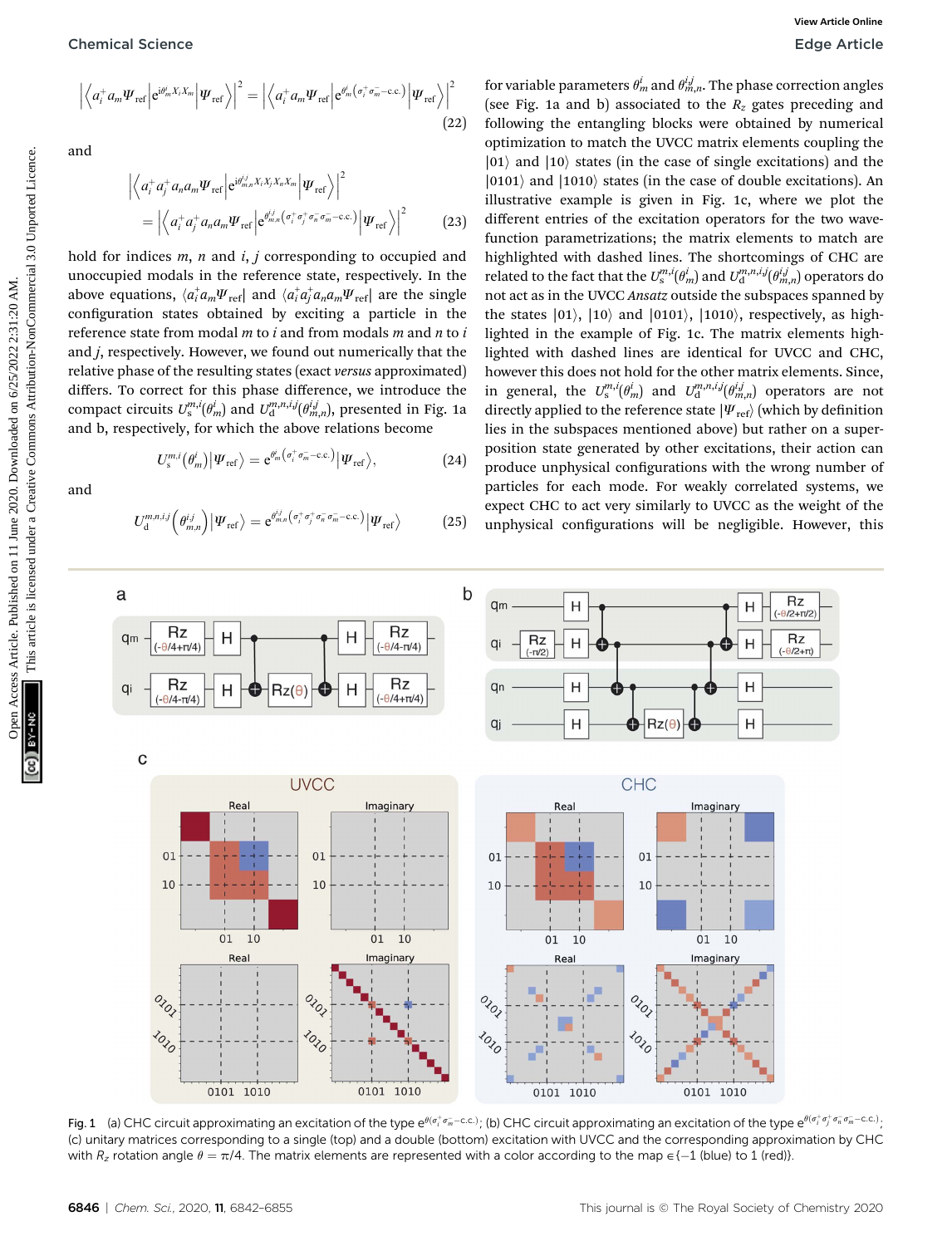approximation deteriorates when working with strongly correlated systems, i.e. with a VCI wavefunction that is not dominated by a single configuration. The decisive advantage of CHC is that the number of CNOT gates is reduced by approximately one order of magnitude compared to UVCC, allowing therefore the computation of larger systems. We note that the CHC Ansatz can be further improved (to better approximate the UVCC Ansatz) when combined with the non-unitary scheme described in ref. 50. In this case, the wavefunction Ansatz is modified by applying a Jastrow operator as  $|\Psi'\rangle = P_{J}|\Psi\rangle$ . The projector can take the form  $P_J = e^J$  with  $J = -\lambda (\mathcal{N} - L)^2$  where  $\lambda$  is a variational parameter,  $\mathcal{N} = \sum_{i}^{N}$  $a_i^{\dagger}a_i$  is the number operator, N is the total

number of qubits and L the number of modes; this will project out states with occupation number  $\neq L$ . The scaling and performance of the CHC circuit are presented in Section 3.1.

#### 2.3 Extension to excited states

The calculation of the ground state is not sufficient for most vibrational-structure calculations for which vibrational excitation energies must also be considered. This is, for instance, the case of the simulation of vibrational spectra where absorption peaks are located at transition frequencies. Several quantum algorithms have recently been developed for the calculation of electronically excited states.27,57–<sup>65</sup> In particular, the quantum EOM  $(qEOM)^{27}$  and the Quantum Subspace Expansion  $(QSE)^{61}$ are straightforward extensions of the VQE algorithm as they do not require any modification of the quantum circuit for the ground state wavefunction, but rather the measurement of additional excitation operators expectation values. Their application in the calculation of the vibrational excited states is relatively simple since the corresponding excitation operators can be written as a product of bosonic raising and lowering operators and directly mapped in the qubit space. Because the qEOM algorithm is free from any approximation (whereas the QSE relies on the Tamm–Dancoff approximation) and directly leads to the transition energies (rather than absolute energies which are not size intensive), $27$  it becomes the method of choice for the calculation of the vibrational excited states. In this work, we write the excitation operators in terms of the second quantized operators defined in eqn  $(10)$  and  $(11)$  and straightforwardly map them to tensor products of Pauli operators. Note that the accuracy of qEOM can systematically be improved by increasing the maximum order of the excitation operators up to  $L$  in the case of a  $L$ -mode system. The inclusion of high order excitations (>2) may become important for PESs that require the inclusion of three- and higher-order terms in the  $n$ -body expansion of eqn (2). This increases the size of the pseudoeigenvalue problem and, therefore, the number of measurements to be performed on the quantum computer.

### 3 Results

As an example system, we choose the carbon dioxide molecule, which is well studied with traditional approaches.<sup>66-68</sup> We also estimate the quantum computing resources needed for the

simulation of two larger molecules, namely formaldehyde  $(H<sub>2</sub>CO)$  and formic acid (HCOOC).

### 3.1 Ground state calculations with state-of-the-art approaches

We study the UVCC, SwapRZ and RYRZ wavefunction approaches on the PES of  $CO<sub>2</sub>$  defined by the bending and the symmetric stretching modes. We describe the system Hamiltonian in second quantization as in eqn (12) with two modals per mode where the reference modal basis (see eqn (8)) is obtained as eigenfunctions of the one-body Hamiltonian

$$
(T(Q_l) + V^{l|l}(Q_l))\phi_{k}(Q_l) = \varepsilon_{k} \phi_{k}(Q_l) \quad (l = 1, 2). \tag{26}
$$

One could include vibrational correlations in eqn (26) by introducing the averaged two- and higher-order couplings with the other modes in the potential operator, as done in VSCF.<sup>49</sup> The resulting set of modals would lead to more compact VCI and VCC expansions than those based on the modals from eqn (26). However, modals obtained from eqn (26) are sufficient to assess the quality of our algorithm and demonstrate that bases different from the harmonic ones can be used. The one-mode basis is then obtained by solving eqn (26), expressing every single-particle basis function as a linear combination of 50 distributed Gaussian functions. We calculate the one- and twobody integrals in the resulting modal basis and express the Hamiltonian as in eqn (12). We optimize the ground-state equilibrium geometry of  $CO<sub>2</sub>$  using density functional theory with the B3LYP exchange-correlation functional<sup>69</sup> and the ccpVTZ<sup>70</sup> basis set. We approximate the PES with a quartic force field calculated by semi-numerical differentiation of the analytical Hessian as implemented in Gaussian.<sup>71</sup> Edge Article<br>
approximation derivants when oreform that is proposition of two diagon multiplied on the signal control of the signal control of the signal control of the signal control of the signal control of the signal c

All VQE calculations are run with Qiskit.<sup>72</sup> In the calculations using the SwapRZ and RYRZ circuits, we set the penalty term  $\mu$ in eqn (19) to  $10<sup>5</sup>$  (we find empirically that values below this threshold do not proscribe the convergence to the vacuum state). In all VQE simulations, we apply the exact unitary matrix representation of the circuit on the reference ONV state (see above) without taking into account sampling, decoherence and gate noise. The VQE parameters are all initialized to zero. We use the constrained optimization by linear approximation (COBYLA)<sup>73</sup> optimizer for which no gradient calculation is needed. The results of the simulations are reported in Fig. 2a.

We note that the convergence for both the SwapRZ and the RYRZ circuits is generally slower than with UVCCSD. Convergence is reached after 47 iterations for UVCCSD and only after 8000 iterations for SwapRZ, and after more than 10 000 for RYRZ. The slow convergence observed with both heuristic approaches is most likely due to the addition of the penalty term in the Hamiltonian (see eqn (19)), which constraints to the optimization. To verify this conjecture and compare the different approaches in an unbiased way, we repeated, when possible, the VQE optimization for the heuristic Ansatz without the penalty term. In the case of the RYRZ circuit, this operation was not successful as the Ansatz, not conserving the overall modal occupation, is converging towards the vacuum state. Conversely, even if the SwapRZ Ansatz also does not ensure the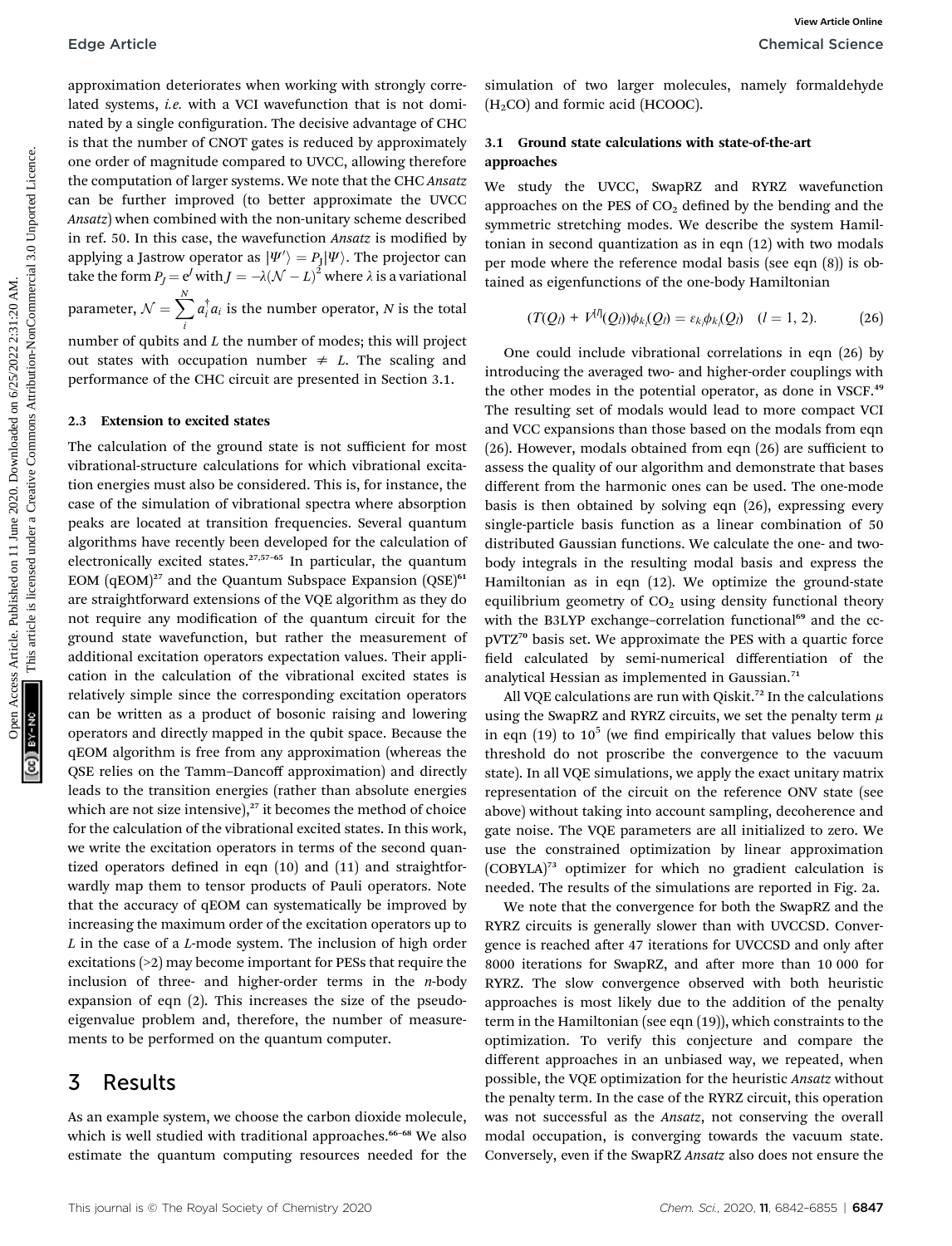



occupation of a single modal per mode, in this case the energy gap between two modals is large enough to prevent the algorithm to converge towards states with the incorrect occupation numbers such as, for instance, the state  $|11, 00\rangle$ . Hence, we performed an optimization with the SwapRZ Ansatz and the original unmodified Hamiltonian to assess the effect of the addition of the penalty term, and compare the results with the UVCC approach (see Fig. 2). To this end we used VQE circuits of depths 1, 2 and 3. The corresponding number of entangling gates is 56, 24, 48, and 72 for the UVCCSD, SwapRZ1, SwapRZ2, and SwapRZ3 Ansatz, which correspond to a number of variational parameters of 3, 14, 24, and 34, respectively. As in the previous case, all parameters are initialized to zero and the optimization is performed with the COBYLA algorithm. The results in Fig. 2b confirm that the penalty term in eqn (19) was the main reason for the slow convergence. Nevertheless, even if the optimization is faster when removing the penalty term, UVCCSD still outperforms SwapRZ for all depths. This result is

Table 1 Quantum circuit resource estimation for the calculation of the ground-state vibrational energy of  $CO<sub>2</sub>$ , H<sub>2</sub>CO, and HCOOH with the UVCC and CHC approaches including single and double excitations. The number of CNOT gates (CX) is given for both approaches. The number of variational parameters is the same in both wavefunctions

| Molecule        | Modes | Modals | CX UVCC | <b>CX CHC</b> | Parameters |
|-----------------|-------|--------|---------|---------------|------------|
| CO <sub>2</sub> | 4     | 2      | 304     | 44            | 10         |
|                 |       | 4      | 2640    | 348           | 66         |
|                 |       | 6      | 7280    | 940           | 170        |
|                 |       | 8      | 14 224  | 1820          | 322        |
|                 |       | 10     | 23 472  | 2988          | 522        |
| $H_2CO$         | 6     | 2      | 744     | 102           | 21         |
|                 |       | 4      | 6552    | 846           | 153        |
|                 |       | 6      | 18 120  | 2310          | 405        |
|                 |       | 8      | 35 448  | 4494          | 777        |
|                 |       | 10     | 58 536  | 7398          | 1269       |
| <b>HCOOH</b>    | 9     | 2      | 1764    | 234           | 45         |
|                 |       | 4      | 15 660  | 1998          | 351        |
|                 |       | 6      | 43 380  | 5490          | 945        |
|                 |       | 8      | 84 924  | 10 710        | 1827       |
|                 |       | 10     | 140 292 | 17658         | 2997       |
|                 |       |        |         |               |            |

expected because of the larger number of variational parameters appearing in the heuristic circuits. Moreover, it was pointed out that Barren plateaus may further slow down the convergence of the heuristic Ansatz with the increase of the dimensionality of the system.<sup>74,75</sup> However, there is still no clear evidence that Barren plateaus will play an important role when using the UVCC Ansatz, since physically motivated reductions of the number of variational parameters can be applied, at the cost of reducing the accuracy of the calculation.54,55,76–<sup>79</sup> Additionally, the convergence rate when working with the UVCC Ansatz for larger, strongly anharmonic molecules may be improved by initializing the VQE parameters with a more accurate guess. As already suggested for the electronic-structure case, such a guess may be constructed from the VMP2 wavefunction.<sup>5</sup>

These observations suggest that an efficient wavefunction Ansatz must be physically motivated and be parametrized by a small number of variational parameters.

#### 3.2 Performance of the CHC Ansatz

To reduce the circuit depth without sacrificing the accuracy, we approximate the UVCC wavefunction with the CHC Ansatz (eqn (24) and (25)). The scaling of UVCC and CHC in terms of number of CNOT gates and number of parameters is shown on Table 1 for three molecules:  $CO<sub>2</sub>$ ,  $H<sub>2</sub>CO$  and HCOOC. For all these cases, we constructed the reference modal basis as described for  $CO<sub>2</sub>$ , *i.e.* from the eigenfunctions of the one-body Hamiltonian of eqn (26), based on geometries optimized with B3LYP/cc-pVTZ and calculating the anharmonic quartic force field by including all thirdorder and the semi-diagonal fourth-order terms.

We study the CHC circuit for  $CO<sub>2</sub>$  with different number of modes and modals per mode (see Fig. 3). The results are of reasonable accuracy, with deviations  $\leq 15$  cm<sup>-1</sup> compared to the exact diagonalization energies. As expected, CHC works best with two modals per mode since the entangling blocks are always applied to a state of the subspace with the correct symmetry, and therefore it does not create configurations with the wrong number of particles. Errors increase with the number of modals per mode.

The CHC approach appears as a promising approximation for the calculation of the vibrational ground state in near-term,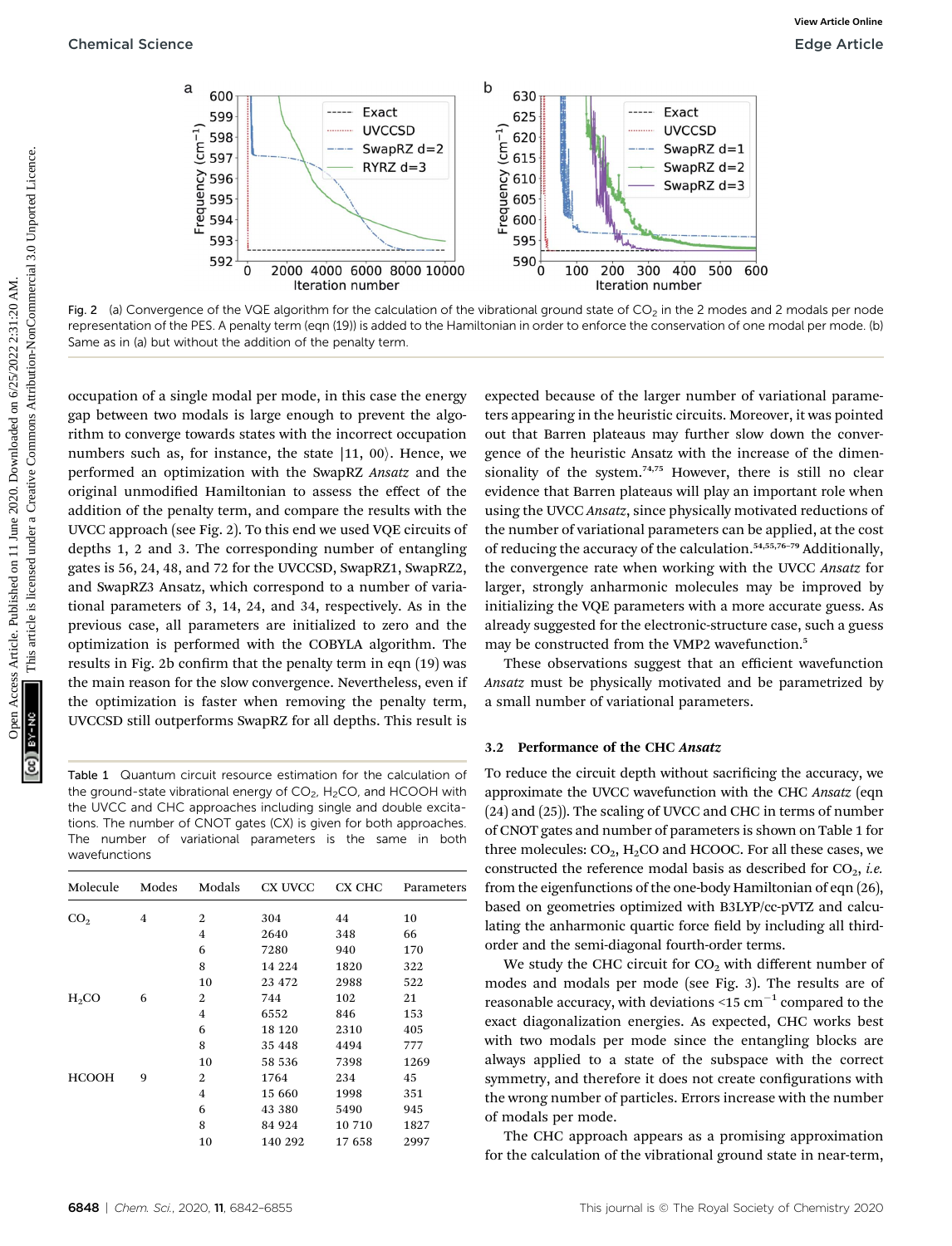

Fig. 3 VQE convergence for  $CO_2$  with different number of modes and modals based on the UVCC and CHC approaches including single and double excitations.

noisy quantum computers, offering a favourable balance between accuracy (in the sense of state representability) and sensitivity to noise (e.g., gate errors and qubit decoherence). However, the accuracy decreases with the number of excitations included in the CHC Ansatz. In particular, when the excitations are truncated to second order the error increases as  $\mathcal{O}(N^4L^2)$ (where  $N$  is the number of modals per mode and  $L$  the number of modes). Therefore, when scaling to larger systems the error can be controlled by treating parts of the excitations exactly with UVCC and parts with the approximated CHC Ansatz. Moreover, the number of excitations can be reduced using traditional approaches for the selection of the relevant subset.<sup>54,55,76-79</sup>

#### 3.3 Quantum computation of vibrational structures on existing hardware

In the presence of typical hardware noise, the lower accuracy observed for the CHC Ansatz is balanced by the advantage of an implementation that requires a shorter circuit depth. To study this effect, we use both UVCC and CHC circuits in simulations with realistic noise models and in hardware calculations with the 20-qubit processor ibmq\_almaden.

In the first case, we fix the number of modes to two and progressively increase the number of modals per mode from two to four. The gate angles,  $\{\theta_i\}$ , defining the circuit gates are initiated randomly and restricted within the range  $-0.2 \le \theta_i \le$ 0.2 (for small angles the reference configuration remains largely dominant. Hence, CHC is expected to lead to a reasonable approximation of UVCC for the same set of variational parameters). The noise model includes only depolarization errors for single- and two-qubit gates, for which the corresponding error rates are based on the average gate depolarization error associated to all qubits in the ibmq\_almaden 20-qubit device. These are 7  $\times$  10<sup>-4</sup>, 1.4  $\times$  10<sup>-3</sup> and 2.2  $\times$  10<sup>-2</sup> for U2, U3 and CNOT gates, respectively. The density matrix,  $\rho_2$ , obtained from the evolution with noise is used to compute the fidelity,  $\mathcal{F}(\rho_1,\rho_2)=\text{Tr}\Big[\sqrt{\sqrt{\rho_1}\rho_2\sqrt{\rho_1}}\,\Big]^2$  with respect to the density matrix  $\rho_1$  of the pure state obtained from the exact simulation with the UVCC Ansatz (note that for both CHC and UVCC, the exact UVCC state is taken as reference as this remains our target in the absence as well as in the presence of the noise). This process is repeated 10 times for different sets of parameters (gate angles). The fidelities obtained with both UVCC and CHC are shown as a function of the system size in Fig. 4a. The corresponding number of CNOT gates is also given in Fig. 4a for two modes and two modals per mode, and for two modes and four modals per mode. These results suggest that in the presence of noise a better accuracy is reached with the CHC Ansatz rather than with the UVCC Ansatz. We repeated the experiment with a quantum processor (ibmq\_almaden, 20 qubits) and a system size corresponding to two modes and two modals per mode (for a total of 4 qubits). Fig. 4b shows the histogram of the final states probability distributions corresponding to a single trial (one set of gate parameters) sampled with 8000 measurements. Finally, we performed a VQE optimization to determine the vibrational ground state of  $CO<sub>2</sub>$  with both Ansatz and using the same error model and error rates described above. In this case, the optimization is performed with the Simultaneous Perturbation Stochastic Approximation (SPSA) algorithm.<sup>80</sup> The convergence profiles in presence of noise are shown in Fig. 4c in dotted lines. In both cases, the converged energy values are far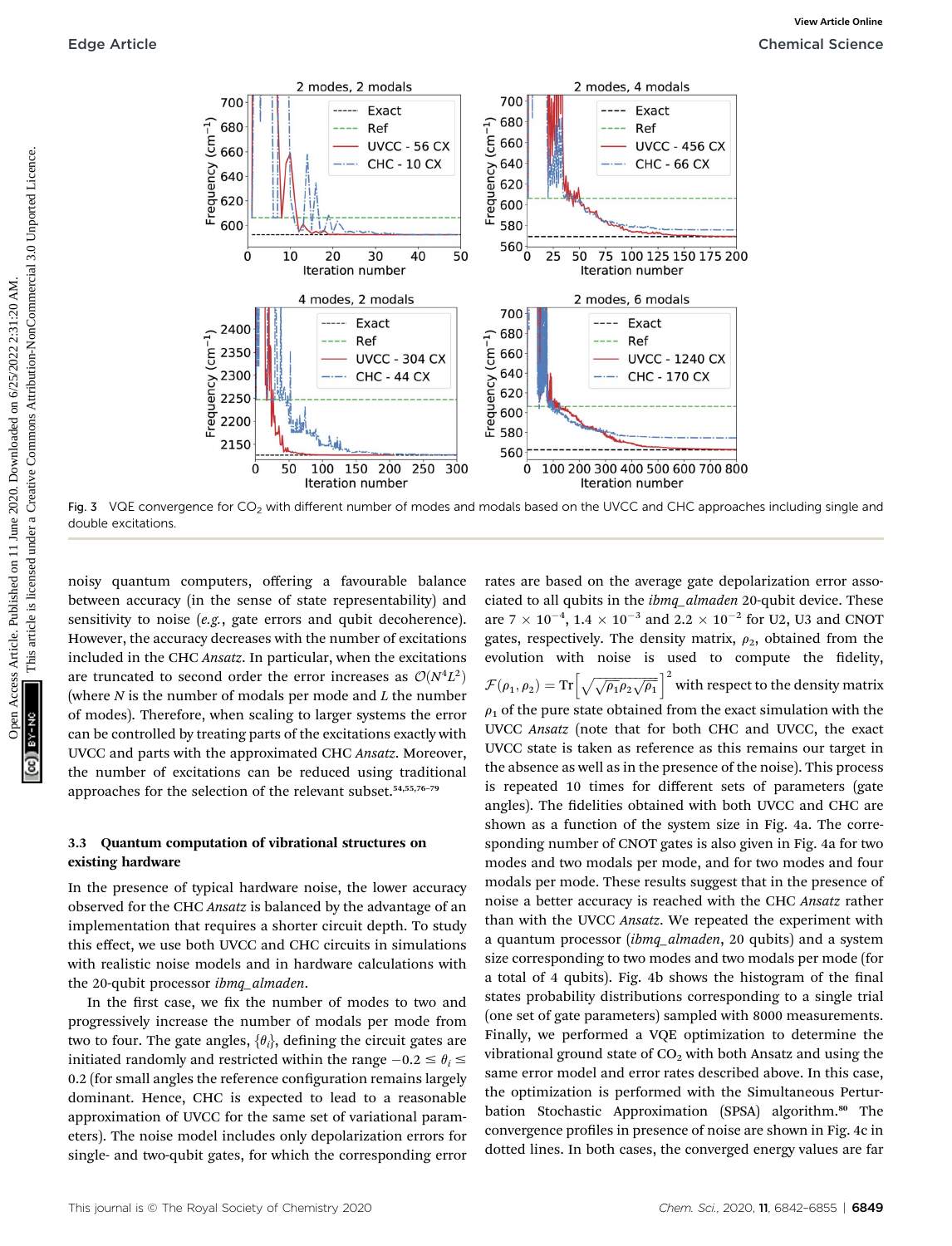

Fig. 4  $\,$  (a) Fidelities of the states obtained with the noisy quantum channels for two modes and different number of modals per mode: (N $_{m_{1'}}$ , N $_{m_{2}}$ ). (b) Histograms of the state probability distributions corresponding to the (2,2) setup obtained for both Ansatz with the 20-qubit ibmq\_almaden chip and 8000 measurements for each expectation value. We report the distributions for a single set of the qubit parameters. The reference corresponds to the exact solution obtained with the UVCC Ansatz. (c) VQE convergence for CO<sub>2</sub> with 2 modes and 2 modals per mode. The optimization steps shown in red for UVCC and blue for CHC. The dotted lines are obtained with the noise model described in the text whereas the full curves are obtained with a similar noise model where the 2-qubits error rate is reduced from 2.2  $\times$  10<sup>-2</sup> to 2.2  $\times$  10<sup>-4</sup>.

from the true ground state energy (dashed line at 592.5  $\rm cm^{-1}$ ). However, when repeating the same calculations with smaller error rates  $(2.2 \times 10^{-4})$  we achieve a better convergence in both cases (also shown in Fig. 4c in full lines), approaching the exact value with CHC. These results confirm that, with the present level of hardware noise, compact heuristic circuits such as the ones obtained with the CHC Ansatz outperform the original UVCC Ansatz.

#### 3.4 Quantum computation of the vibrational excited states of CO<sub>2</sub>

We calculate the vibrational excitation energies of the  $CO<sub>2</sub>$ molecule in the following sub-spaces: (A) the 2 bending modes with 2 modals per mode; (B) the 2 bending modes with 4 modals per mode and  $(C)$  all 4 modes (*i.e.*, the 2 bending, the symmetric stretching and the antisymmetric stretching modes) with 2 modals per mode. For all three cases, we limit the qEOM operators to 1- and 2-body excitation operators to restrict the number of extra measurements. The ground state is approximated by running a VQE calculation with both UVCC and CHC. The results of these (noise-free) simulations are presented in Table 2. The reference values are obtained from the exact diagonalization of the system Hamiltonian.

In case (A) all excitation energies are found with an accuracy  $\leq$ 1 cm<sup>-1</sup>. For (B), the accuracy is lower for CHC compared to UVCC. This is expected since for a large number of modals the accuracy of CHC ground state calculations decreases. Finally, case (C) shows that higher order excitations need to be included in  $\mathcal{E}_{\mu_{\alpha}}^{(\alpha)}$  in order to reach an accuracy of about 1 cm<sup>-1</sup> for the highest excitation energies with both wavefunction Ansatz.

### 4 Discussion

The proposed quantum algorithms for the calculation of the vibrational frequencies support PES representations and modals routinely employed in state-of-the-art traditional calculations. This enables a fair comparison of the scaling of the classical and quantum vibrational structure algorithms that

provides an estimate of the resources required to reach a quantum advantage in vibrational-structure calculations. As mentioned in the introduction, large-scale vibrational structure calculations are nowadays possible either with efficient VCI algorithms<sup>10,13-15,81</sup> or with non-linear wavefunction parametrizations, as is done in vDMRG<sup>16</sup> and VCC.<sup>11,12,45,46</sup> The latter algorithm is the direct classical counterpart of our UVCC-based quantum algorithm and will be our reference for comparing the scaling with its quantum counterpart.

The scaling of VCC depends on the order of the highest degree of excitation that is included in the  $T$  operator (eqn (14)). For instance, VCC[2pt3] comprises all two-mode excitations and treats triple excitations perturbatively and can be applied, in its straightforward formulation, to molecules with up to seven atoms, such as ethylene oxide<sup>82</sup> including six modals for each vibrational mode. The simulation of such molecules on quantum hardware would require 90 qubits. The corresponding circuit that includes single and double excitations, and

Table 2 Lowest-lying excitation energies of a  $CO<sub>2</sub>$  molecule calculated with the qEOM algorithm and different circuit Ansatz. The vibrational ground state is prepared with a classical simulation of the VQE algorithm

|   | Modes        | Modals         | Reference | <b>UVCC</b> | <b>CHC</b> |
|---|--------------|----------------|-----------|-------------|------------|
| A | $\mathbf{2}$ | 2              | 574.441   | 574.450     | 574.441    |
|   |              |                | 1438.778  | 1438.789    | 1438.789   |
|   |              |                | 2063.261  | 2063.255    | 2063.269   |
| B | 2            | $\overline{4}$ | 496.697   | 496.6680    | 479.2900   |
|   |              |                | 1073.420  | 1073.418    | 1063.520   |
|   |              |                | 1460.074  | 1460.084    | 1452.494   |
|   |              |                | 1642.996  | 1642.978    | 1634.296   |
|   |              |                | 2024.187  | 2024.123    | 2016.191   |
|   |              |                | 2498.060  | 2498.037    | 2492.031   |
| C | 4            | 2              | 534.908   | 534.682     | 534.774    |
|   |              |                | 559.330   | 559.193     | 559.274    |
|   |              |                | 1098.527  | 1121.205    | 1121.298   |
|   |              |                | 1267.081  | 1267.910    | 1268.086   |
|   |              |                | 1855.895  | 1874.657    | 1874.732   |
|   |              |                | 1880.816  | 1901.110    | 1901.130   |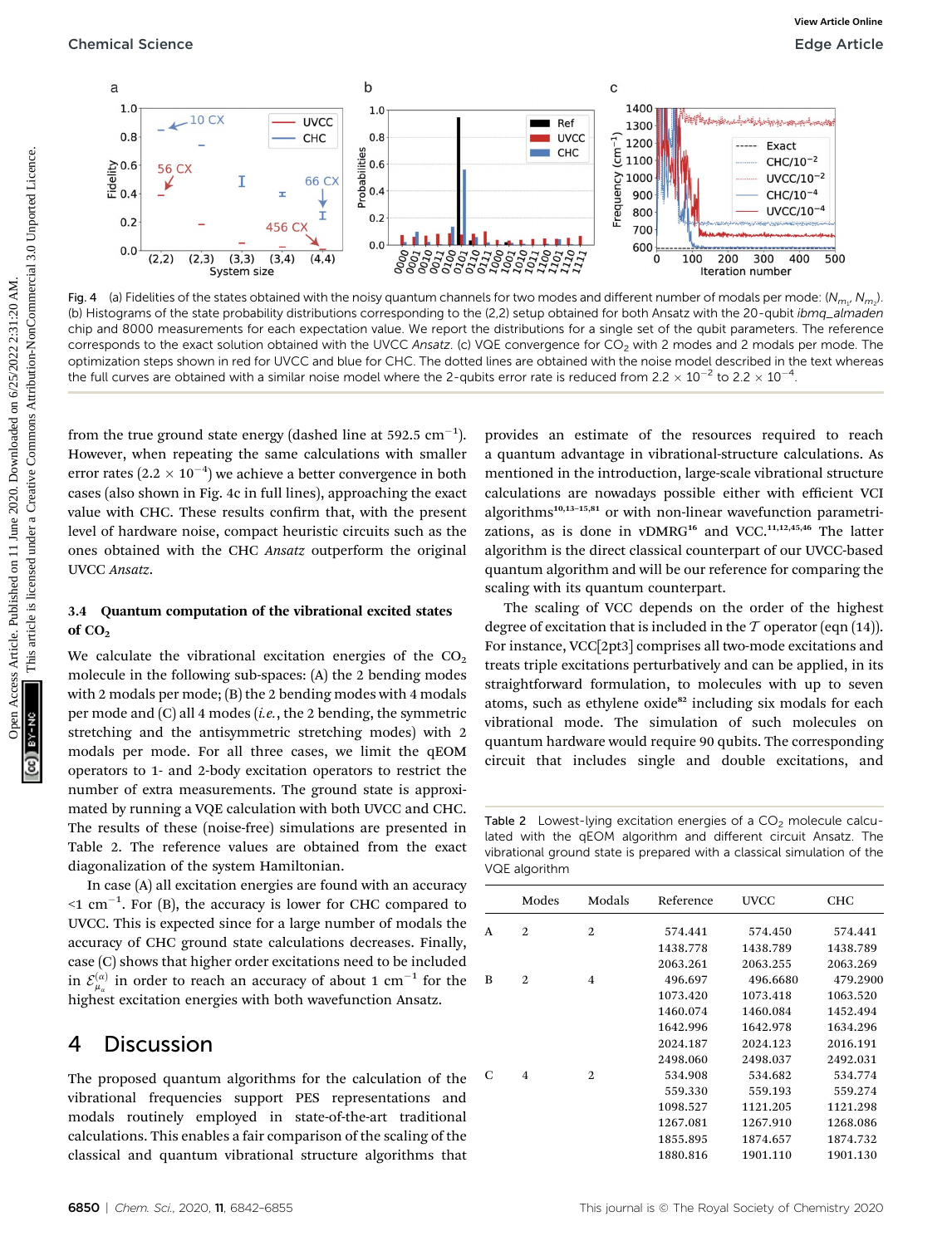approximates triple excitations with the CHC Ansatz (which we denote as UVCCSD(T)) would contain about  $10^6$  CNOT gates. By approximating also the single and double excitations with CHC, the number of 2-qubit gates drops to about  $10^4$ . Currently, the state-of-the-art quantum hardware comprises about 50 qubits and has a coherence time supporting circuits with no more than  $10<sup>2</sup>$  CNOT gates. The 2-qubit error rate of about  $10<sup>-2</sup>$  is currently the limiting factor for running such circuits in the state-of-theart hardware. By improving the 2-qubit gate fidelity and according to the estimated evolution of the quantum volume in superconducting quantum computers,<sup>83</sup> molecules of the dimensions of ethylene oxide will become accessible using the proposed algorithm within the next generation of quantum hardware.

Molecules with up to seven atoms and described by a maximum of four-mode excitations can be studied with VCC by adopting a tensor-factorized representation of the amplitudes.84,85 The inclusion of three- and four-body coupling terms in the potential and in the VCC wavefunction leaves the number of qubits required unchanged. However, it also induces a raise in both the circuit depth and the number of measurements i.e., number of terms in the Hamiltonian. For the electronic Hamiltonian, Motta and co-workers showed<sup>86</sup> that tensor factorizations can be used to reduce the number of measurements and circuit depth for fermionic systems. We expect that the same holds true also for the vibrational case, and we will consider such extension in future works.

The computational cost of VCC depends also on the choice of the coordinates used to describe the Hamiltonian. It is known that for particular choices, such as local modes<sup>87</sup> or VSCFoptimized coordinates, the size of the off-diagonal anharmonic couplings can be significantly reduced. This procedure has been already exploited to speed up traditional VCC calculations<sup>88</sup> including only excitations between modes localized on the same portion of the molecules. This simplification has made VCC calculation feasible for systems as large as the water hexamer.<sup>88</sup> Our algorithm supports any choice of the reference coordinate system. In the same way, the UVCC circuit can be adapted to a local mode representation by allowing only gates representing excitations for modes localized on nearby portions of the molecule. For instance, in water clusters<sup>15</sup> one could apply the UVCC circuit for excitations localized on one water molecule and include an approximated treatment of interfragment correlations with CHC.

### 5 Conclusions

We designed and compared different quantum computing strategies to calculate the vibrational structure of molecular systems amenable to near-term quantum computers. We represented the vibrational wavefunction and PES in the n-modebased Fock space<sup>11,33</sup> that supports an arbitrary one-body reference basis and PES expressed as a generic many-body expansion. This enabled us to overcome the limitations of recent algorithms<sup>31,32</sup> that rely on a harmonic-based reference and are, therefore, not flexible enough for strongly anharmonic systems. We compared state-of-the-art circuits to prepare the

wavefunction of a two-dimensional Hamiltonian modelling the nuclear dynamics of  $CO<sub>2</sub>$  and introduced the Compact Heuristic circuit for Chemistry (CHC). On the one hand, the Unitary Vibrational Coupled Cluster (UVCC) delivers the most accurate vibrational energies, but at the price of very deep circuits that are difficult to implement on currently available quantum hardware already for three-atom molecules. On the other hand, heuristic circuits provide less accurate vibrational energies, while being shallower. In this work, we showed how CHC represents a good compromise, combining the advantages of both UVCC and heuristic wavefunction approaches. However, the CHC wavefunction does not fulfill the symmetries of the vibrational Hamiltonian. Therefore one first needs to project it onto the correct symmetry subspace before evaluating the vibrational energy. This effect is only minor for the systems studied here, but we expect it becomes larger for strongly anharmonic molecules. In those cases, a modal basis obtained from a VSCF calculation can significantly improve the accuracy. A second limitation of our algorithm is that each modal is mapped to a different qubit. Therefore, a large portion of the qubit Hilbert space does not correspond to a physically acceptable state. Occupation number vectors based on alternative mappings, such as the ones introduced in ref. 32, produce more compact representations of the vibrational states. However, the reduction in the number of qubits comes at the cost of an increase in the circuit depth for the representation of the wavefunction. Heuristic circuits inspired by the CHC strategy, but adapted to these more compact mappings, could enable the calculation of vibrational energies for molecules with more than three atoms on a state-of-the-art quantum computer. Finally, we extended the quantum Equation Of Motion  $(qEOM)^{27}$  approach to calculate vibrational excitation energies and applied it to the  $CO<sub>2</sub>$  molecule. Edge Article<br>
approximates the context of the context of the context of the context of the context of the context of the context of the context of the context of the context of the context of the context of the context of

This work also sets the fundamentals for the quantum computation of the ground-state energy of interacting fermions and bosons, such as polaronic<sup>89</sup> or quantum optics Hamiltonians.<sup>90</sup> In the quantum-chemistry context, this is the case of the pre-Born-Oppenheimer molecular Hamiltonian<sup>91,92</sup> that has been studied so far with the quantum phase estimation algorithm.<sup>93</sup> Moreover, the algorithm can be extended to the time domain (e.g., using the time-dependent Schrödinger formalism of ref. 94) to address quantum dynamics.

## Conflicts of interest

There are no conflicts to declare.

## Acknowledgements

This work was supported by ETH Zürich through the ETH Fellowship No. FEL-49 18-1. The authors acknowledge financial support from the Swiss National Science Foundation (SNF) through the grant No. 200021-179312. IBM, IBM Quantum, Qiskit are trademarks of International Business Machines Corporation, registered in many jurisdictions worldwide. Other product or service names may be trademarks or service marks of IBM or other companies.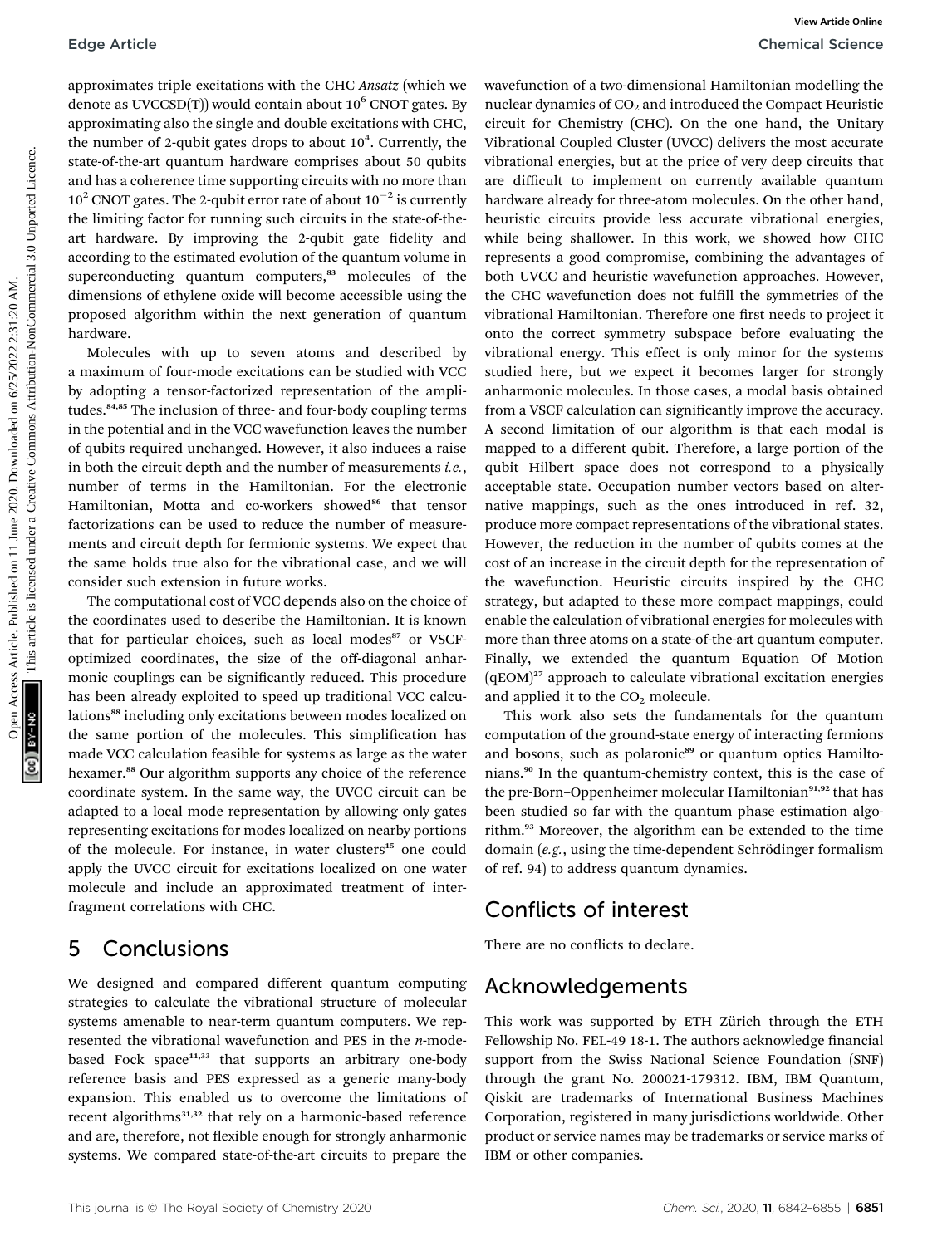# References

- 1 J. M. Bowman, Self-consistent field energies and wavefunctions for coupled oscillators, J. Chem. Phys., 1978, 68, 608–610.
- 2 G. D. Carney, L. L. Sprandel and C. W. Kern, Variational Approaches to Vibration-Rotation Spectroscopy for Polyatomic Molecules, Adv. Chem. Phys., 1978, 37, 305–379.
- 3 R. Gerber and M. A. Ratner, A semiclassical self-consistent field (SC SCF) approximation for eigenvalues of coupledvibration systems, Chem. Phys. Lett., 1979, 68, 195–198.
- 4 T. K. Roy and R. B. Gerber, Vibrational self-consistent field calculations for spectroscopy of biological molecules: new algorithmic developments and applications, Phys. Chem. Chem. Phys., 2013, 15, 9468–9492.
- 5 O. Christiansen, Møller–Plesset perturbation theory for vibrational wave functions, J. Chem. Phys., 2003, 119, 5773– 5781.
- 6 V. Barone, Anharmonic vibrational properties by a fully automated second-order perturbative approach, J. Chem. Phys., 2005, 122, 014108.
- 7 J. M. Bowman, K. Christoffel and F. Tobin, Application of SCF-CI theory to vibrational motion in polyatomic molecules, J. Phys. Chem., 1979, 83, 905–912.
- 8 T. C. Thompson and D. G. Truhlar, SCF CI calculations for vibrational eigenvalues and wavefunctions of systems exhibiting Fermi resonance, Chem. Phys. Lett., 1980, 75, 87– 90.
- 9 K. M. Christoffel and J. M. Bowman, Investigations of selfconsistent field, scf ci and virtual stateconfiguration interaction vibrational energies for a model three-mode system, Chem. Phys. Lett., 1982, 85, 220–224.
- 10 M. Neff and G. Rauhut, Toward large scale vibrational configuration interaction calculations, J. Chem. Phys., 2009, 131, 124129.
- 11 O. Christiansen, Vibrational coupled cluster theory, J. Chem. Phys., 2004, 120, 2149–2159.
- 12 P. Seidler and O. Christiansen, Automatic derivation and evaluation of vibrational coupled cluster theory equations, J. Chem. Phys., 2009, 131, 234109.
- 13 D. Oschetzki and G. Rauhut, Pushing the limits in accurate vibrational structure calculations: anharmonic frequencies of lithium fluoride clusters (LiF)<sub>n</sub>,  $n = 2-10$ , *Phys. Chem.* Chem. Phys., 2014, 16, 16426–16435.
- 14 P. S. Thomas, T. Carrington, J. Agarwal and H. F. Schaefer, Using an iterative eigensolver and intertwined rank reduction to compute vibrational spectra of molecules with more than a dozen atoms: uracil and naphthalene, J. Chem. Phys., 2018, 149, 064108.
- 15 Q. Yu and J. M. Bowman, Classical, Thermostated Ring Polymer, and Quantum VSCF/VCI Calculations of IR Spectra of  $H_7O_3^+$  and  $H_9O_4^+$  (Eigen) and Comparison with Experiment, J. Phys. Chem. A, 2019, 123, 1399–1409.
- 16 A. Baiardi, C. J. Stein, V. Barone and M. Reiher, Vibrational Density Matrix Renormalization Group, J. Chem. Theory Comput., 2017, 13, 3764–3777.
- 17 A. Baiardi, C. J. Stein, V. Barone and M. Reiher, Optimization of highly excited matrix product states with an application to vibrational spectroscopy, J. Chem. Phys., 2019, 150, 094113.
- 18 A. Baiardi and M. Reiher, The density matrix renormalization group in chemistry and molecular physics: recent developments and new challenges, J. Chem. Phys., 2020, 152, 040903.
- 19 IBM Quantum Experience, 2020, https://quantumcomputing.ibm.com/.
- 20 Rigetti Computing, 2020, https://rigetti.com/.
- 21 A. Peruzzo, J. McClean, P. Shadbolt, M.-H. Yung, X.-Q. Zhou, P. J. Love, A. Aspuru-Guzik and J. L. O'Brien, A variational eigenvalue solver on a photonic quantum processor, Nat. Commun., 2014, 5, 4213.
- 22 M.-H. Yung, J. Casanova, A. Mezzacapo, J. Mcclean, L. Lamata, A. Aspuru-Guzik and E. Solano, From transistor to trapped-ion computers for quantum chemistry, Sci. Rep., 2014, 4, 3589.
- 23 J. R. McClean, J. Romero, R. Babbush and A. Aspuru-Guzik, The theory of variational hybrid quantum-classical algorithms, New J. Phys., 2016, 18, 023023.
- 24 D. Wang, O. Higgott and S. Brierley, Accelerated variational quantum eigensolver, Phys. Rev. Lett., 2019, 122, 140504.
- 25 A. Kandala, A. Mezzacapo, K. Temme, M. Takita, M. Brink, J. M. Chow and J. M. Gambetta, Hardware-efficient variational quantum eigensolver for small molecules and quantum magnets, Nature, 2017, 549, 242.
- 26 Y. Nam, J.-S. Chen, N. C. Pisenti, K. Wright, C. Delaney, D. Maslov, K. R. Brown, S. Allen, J. M. Amini, J. Apisdorf, K. M. Beck, A. Blinov, V. Chaplin, M. Chmielewski, C. Collins, S. Debnath, A. M. Ducore, K. M. Hudek, M. Keesan, S. M. Kreikemeier, J. Mizrahi, P. Solomon, M. Williams, J. David Wong-Campos, C. Monroe and J. Kim, Ground-state energy estimation of the water molecule on a trapped ion quantum computer, npj Quantum Inf., 2020, 6, 33. Chemical Science<br> **Referencess**<br>
The Monte article is line and the statistical content in the statistical content in the statistical content in the statistical commons are a statistical on the statistical content in the s
	- 27 P. J. Ollitrault, A. Kandala, C.-F. Chen, P. K. Barkoutsos, A. Mezzacapo, M. Pistoia, S. Sheldon, S. Woerner, J. Gambetta and I. Tavernelli, Quantum equation of motion for computing molecular excitation energies on a noisy quantum processor, arXiv preprint arXiv:1910.12890, 2019.
	- 28 J. I. Colless, V. V. Ramasesh, D. Dahlen, M. S. Blok, M. Kimchi-Schwartz, J. McClean, J. Carter, W. De Jong and I. Siddiqi, Computation of molecular spectra on a quantum processor with an error-resilient algorithm, Phys. Rev. X, 2018, 8, 011021.
	- 29 G. M. Chaban, J. O. Jung and R. B. Gerber, Ab initio calculation of anharmonic vibrational states of polyatomic systems: electronic structure combined with vibrational self-consistent field, *J. Chem. Phys.*, 1999, 111, 1823-1829.
	- 30 J. Kongsted and O. Christiansen, Automatic generation of force fields and property surfaces for use in variational vibrational calculations of anharmonic vibrational energies and zero-point vibrational averaged properties, J. Chem. Phys., 2006, 125, 124108.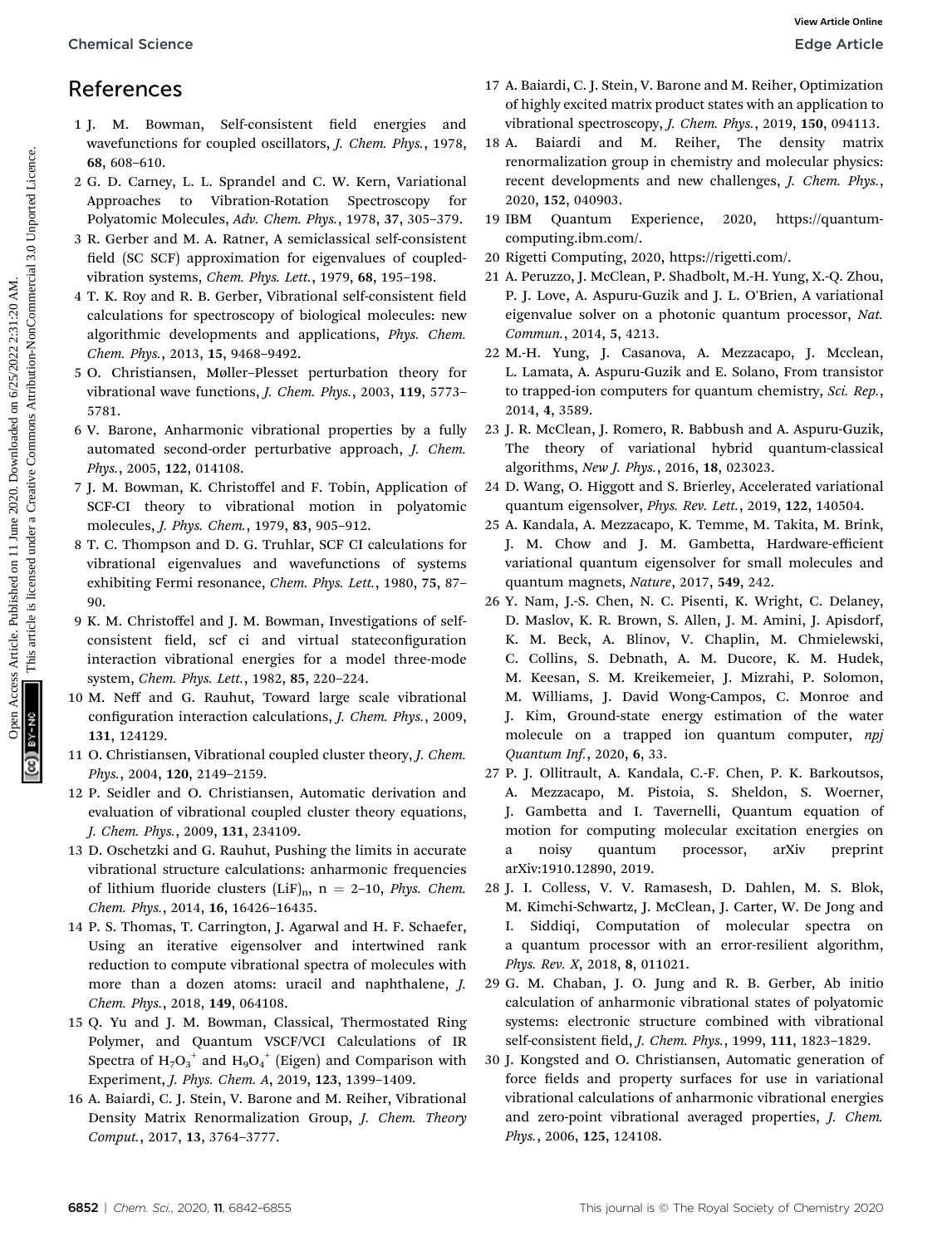- 31 S. McArdle, A. Mayorov, X. Shan, S. Benjamin and X. Yuan, Digital quantum simulation of molecular vibrations, Chem. Sci., 2019, 10, 5725–5735.
- 32 N. P. Sawaya, T. Menke, T. H. Kyaw, S. Johri, A. Aspuru-Guzik and G. G. Guerreschi, Resource-efficient digital quantum simulation of d-level systems for photonic, vibrational, and spin-s Hamiltonians, arXiv preprint arXiv:1909.12847, 2019.
- 33 H. Wang and M. Thoss, Numerically exact quantum dynamics for indistinguishable particles: the multilayer multiconfiguration time-dependent Hartree theory in second quantization representation, J. Chem. Phys., 2009, 131, 24114.
- 34 A. G. Taube and R. J. Bartlett, New perspectives on unitary coupled-cluster theory, Int. J. Quantum Chem., 2006, 106, 3393–3401.
- 35 R. J. Bartlett and M. Musiał, Coupled-cluster theory in quantum chemistry, Rev. Mod. Phys., 2007, 79, 291.
- 36 J. Lee, W. J. Huggins, M. Head-Gordon and K. B. Whaley, Generalized Unitary Coupled Cluster Wave functions for Quantum Computation, J. Chem. Theory Comput., 2019, 15, 311–324.
- 37 F. A. Evangelista, G. K.-L. Chan and G. E. Scuseria, Exact parameterization of fermionic wave functions via unitary coupled cluster theory, J. Chem. Phys., 2019, 151, 244112.
- 38 E. B. Wilson, J. C. Declus and P. C. Cross, in Molecular Vibrations: The Theory of Infrared and Raman Vibrational Spectra, ed. Dover, Dover Publications, new edition, 1980.
- 39 D. Papousek and M. R. Aliev, in Molecular Vibrationalrotational Spectra: Theory and Applications of High Resolution Infrared, Microwave and Raman Spectroscopy of Polyatomic Molecules, Elsevier Science, 1982.
- 40 S. Carter, S. J. Culik and J. M. Bowman, Vibrational selfconsistent field method for many-mode systems: a new approach and application to the vibrations of CO adsorbed on Cu (100), J. Chem. Phys., 1997, 107, 10458–10469.
- 41 P. Seidler, T. Kaga, K. Yagi, O. Christiansen and K. Hirao, On the coupling strength in potential energy surfaces for vibrational calculations, Chem. Phys. Lett., 2009, 483, 138– 142.
- 42 G. Rauhut, Efficient calculation of potential energy surfaces for the generation of vibrational wave functions, *J. Chem.* Phys., 2004, 121, 9313–9322.
- 43 M. R. Hermes and S. Hirata, Stochastic algorithm for sizeextensive vibrational self-consistent field methods on fully anharmonic potential energy surfaces, J. Chem. Phys., 2014, 141, 244111.
- 44 S. Hirata and M. R. Hermes, Normal-ordered secondquantized Hamiltonian for molecular vibrations, *J. Chem.* Phys., 2014, 141, 184111.
- 45 V. Nagalakshmi, V. Lakshminarayana, G. Sumithra and M. D. Prasad, Coupled cluster description of anharmonic molecular vibrations. application to  $O_3$  and  $SO_2$ , *Chem.* Phys. Lett., 1994, 217, 279.
- 46 S. Banik, S. Pal and M. D. Prasad, Calculation of vibrational energy of molecule using coupled cluster linear response theory in bosonic representation: convergence studies, J. Chem. Phys., 2008, 129, 134111.
- 47 J. A. Faucheaux, M. Nooijen and S. Hirata, Similaritytransformed equation-of-motion vibrational coupledcluster theory, J. Chem. Phys., 2018, 148, 054104.
- 48 J. A. Faucheaux and S. Hirata, Higher-order diagrammatic vibrational coupled-cluster theory, J. Chem. Phys., 2015, 143, 134105.
- 49 J. M. Bowman, The self-consistent-field approach to polyatomic vibrations, Acc. Chem. Res., 1986, 19, 202–208.
- 50 M. Sibaev and D. L. Crittenden, PyVCI: a flexible open-source code for calculating accurate molecular infrared spectra, Comput. Phys. Commun., 2016, 203, 290–297.
- 51 S. Carter, A. R. Sharma and J. M. Bowman, First-principles calculations of rovibrational energies, dipole transition intensities and partition function for ethylene using MULTIMODE, J. Chem. Phys., 2012, 137, 154301.
- 52 O. Christiansen, A second quantization formulation of multimode dynamics, J. Chem. Phys., 2004, 120, 2140–2148.
- 53 S. McArdle, S. Endo, A. Aspuru-Guzik, S. Benjamin and X. Yuan, Quantum computational chemistry, Rev. Mod. Phys., 2019, 92, 015003.
- 54 P. K. Barkoutsos, J. F. Gonthier, I. Sokolov, N. Moll, G. Salis, A. Fuhrer, M. Ganzhorn, D. J. Egger, M. Troyer, A. Mezzacapo, S. Filipp and I. Tavernelli, Quantum algorithms for electronic structure calculations: particlehole Hamiltonian and optimized wave-function expansions, Phys. Rev. A, 2018, 98, 022322. Edge Article Chemical Solution, A. Sharika A. Mayonw, X. Sharika A. Sharika A. Sharika A. Sharika A. Sharika A. Sharika A. Sharika A. Sharika A. Sharika A. Sharika A. Sharika A. Sharika A. Sharika A. Sharika A. Sharika A.
	- 55 J. Lee, W. J. Huggins, M. Head-Gordon and K. B. Whaley, Generalized Unitary Coupled Cluster Wave functions for Quantum Computation, J. Chem. Theory Comput., 2018, 15, 311–324.
	- 56 P. Jordan and E. P. Wigner, The Collected Works of Eugene Paul Wigner, Springer, 1993, pp. 109–129.
	- 57 R. M. Parrish, E. G. Hohenstein, P. L. McMahon and T. J. Martínez, Quantum computation of electronic transitions using a variational quantum eigensolver, Phys. Rev. Lett., 2019, 122, 230401.
	- 58 K. M. Nakanishi, K. Mitarai and K. Fujii, Subspace-search variational quantum eigensolver for excited states, Phys. Rev. Res., 2019, 1, 033062.
	- 59 I. G. Ryabinkin, S. N. Genin and A. F. Izmaylov, Constrained variational quantum eigensolver: quantum computer search engine in the Fock space, *J. Chem. Theory Comput.*, 2018, 15, 249–255.
	- 60 O. Higgott, D. Wang and S. Brierley, Variational quantum computation of excited states, Quantum, 2019, 3, 156.
	- 61 J. R. McClean, M. E. Kimchi-Schwartz, J. Carter and W. A. de Jong, Hybrid quantum-classical hierarchy for mitigation of decoherence and determination of excited states, Phys. Rev. A, 2017, 95, 042308.
	- 62 N. H. Stair, R. Huang and F. A. Evangelista, A Multireference Quantum Krylov Algorithm for Strongly Correlated Electrons, arXiv preprint arXiv:1911.05163, 2019.
	- 63 R. Santagati, J. Wang, A. A. Gentile, S. Paesani, N. Wiebe, J. R. McClean, S. Morley-Short, P. J. Shadbolt, D. Bonneau, J. W. Silverstone, D. P. Tew, X. Zhou, J. L. O Brien and M. G. Thompson, Witnessing eigenstates for quantum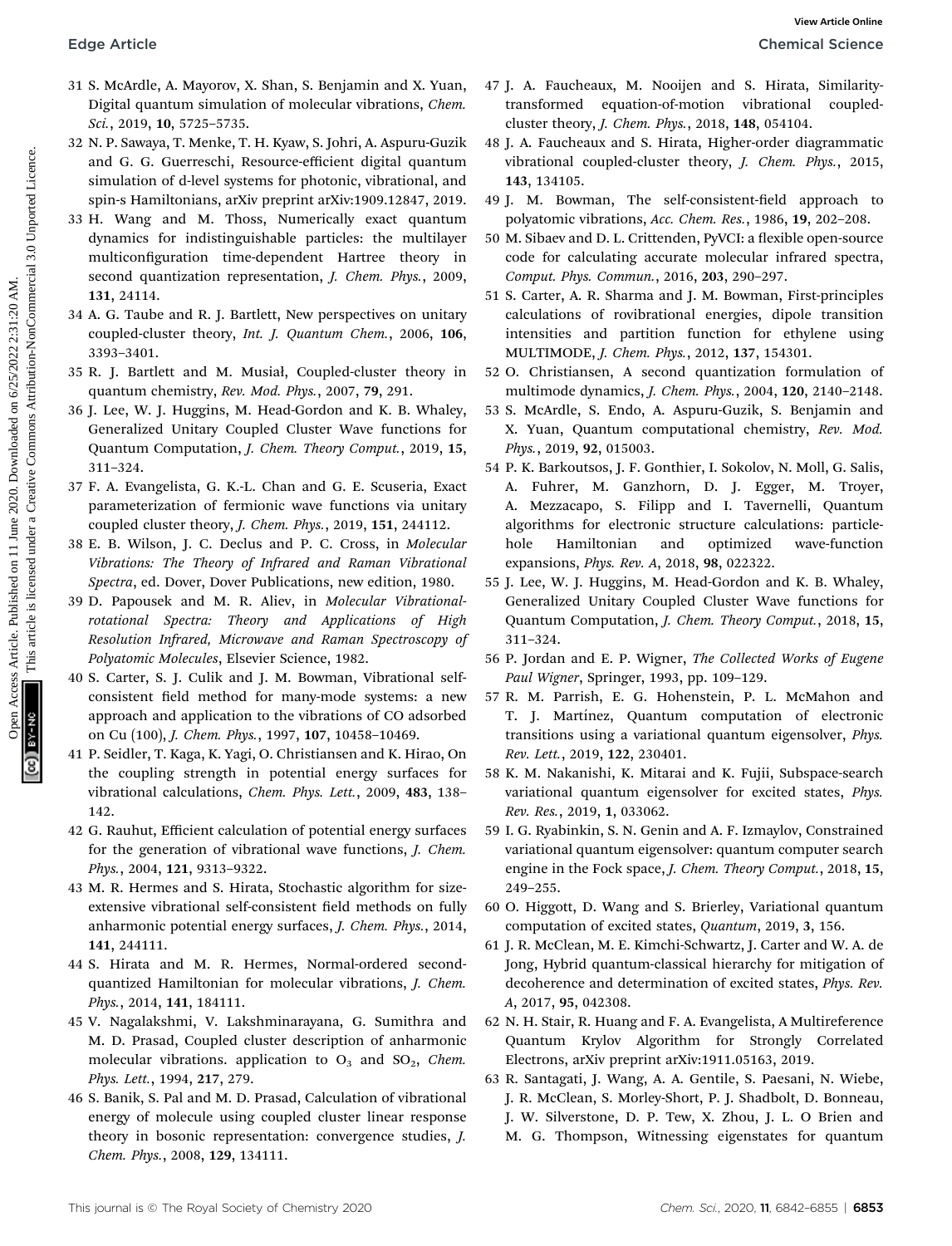simulation of Hamiltonian spectra, Sci. Adv., 2018, 4, eaap9646.

- 64 T. Jones, S. Endo, S. McArdle, X. Yuan and S. C. Benjamin, Variational quantum algorithms for discovering Hamiltonian spectra, Phys. Rev. A, 2019, 99, 062304.
- 65 J. Tilly, G. Jones, H. Chen, L. Wossnig and E. Grant, Computation of molecular excited states on IBMQ using a Discriminative Variational Quantum Eigensolver, arXiv preprint arXiv:2001.04941, 2020.
- 66 V. Rodriguez-Garcia, S. Hirata, K. Yagi, K. Hirao, T. Taketsugu, I. Schweigert and M. Tasumi, Fermi resonance in  $CO<sub>2</sub>$ : a combined electronic coupled-cluster and vibrational configuration-interaction prediction, *J.* Chem. Phys., 2007, 126, 124303.
- 67 O. Sode, M. Keceli, K. Yagi and S. Hirata, Fermi resonance in solid  $CO<sub>2</sub>$  under pressure, *J. Chem. Phys.*, 2013, 138, 074501.
- 68 Q. K. Wang and J. M. Bowman, Two-component, ab initio potential energy surface for  $CO<sub>2</sub>–H<sub>2</sub>O$ , extension to the hydrate clathrate,  $CO_2(\mathfrak{D}(H_2O)_2)$ , and VSCF/VCI vibrational analyses of both, J. Chem. Phys., 2017, 147, 161714.
- 69 A. D. Becke, A new mixing of Hartree–Fock and local densityfunctional theories, J. Chem. Phys., 1993, 98, 1372–1377.
- 70 T. H. Dunning, Gaussian basis sets for use in correlated molecular calculations. I. The atoms boron through neon and hydrogen, J. Chem. Phys., 1989, 90, 1007–1023.
- 71 M. J. Frisch, G. W. Trucks, H. B. Schlegel, G. E. Scuseria, M. A. Robb, J. R. Cheeseman, G. Scalmani, V. Barone, G. A. Petersson, H. Nakatsuji, X. Li, M. Caricato, A. Marenich, J. Bloino, B. G. Janesko, R. Gomperts, B. Mennucci, H. P. Hratchian, J. V. Ortiz, A. F. Izmaylov, J. L. Sonnenberg, D. Williams-Young, F. Ding, F. Lipparini, F. Egidi, J. Goings, B. Peng, A. Petrone, T. Henderson, D. Ranasinghe, V. G. Zakrzewski, J. Gao, N. Rega, G. Zheng, W. Liang, M. Hada, M. Ehara, K. Toyota, R. Fukuda, J. Hasegawa, M. Ishida, T. Nakajima, Y. Honda, O. Kitao, H. Nakai, T. Vreven, K. Throssell, J. A. Montgomery Jr, J. E. Peralta, F. Ogliaro, M. Bearpark, J. J. Heyd, E. Brothers, K. N. Kudin, V. N. Staroverov, T. Keith, R. Kobayashi, J. Normand, K. Raghavachari, A. Rendell, J. C. Burant, S. S. Iyengar, J. Tomasi, M. Cossi, J. M. Millam, M. Klene, C. Adamo, R. Cammi, J. W. Ochterski, R. L. Martin, K. Morokuma, O. Farkas, J. B. Foresman and D. J. Fox, Gaussian 09 Revision C.01, Gaussian Inc, Wallingford CT, 2009.
- 72 G. Aleksandrowicz, T. Alexander, P. Barkoutsos, L. Bello, Y. Ben-Haim, D. Bucher, F. J. Cabrera-Hernández, J. Carballo-Franquis, A. Chen, C.-F. Chen, J. M. Chow, A. D. Córcoles-Gonzales, A. J. Cross, A. Cross, J. Cruz-Benito, C. Culver, S. De La Puente González, E. De La Torre, D. Ding, E. Dumitrescu, I. Duran, P. Eendebak, M. Everitt, I. F. Sertage, A. Frisch, A. Fuhrer, J. Gambetta, B. G. Gago, J. Gomez-Mosquera, D. Greenberg, I. Hamamura, V. Havlicek, J. Hellmers, Ł. Herok, H. Horii, S. Hu, T. Imamichi, T. Itoko, A. Javadi-Abhari, N. Kanazawa, A. Karazeev, K. Krsulich, P. Liu, Y. Luh, Y. Maeng, M. Marques, F. J. Martín-Fernández, D. T. McClure, D. McKay, S. Meesala, A. Mezzacapo,

N. Moll, D. M. Rodríguez, G. Nannicini, P. Nation, P. Ollitrault, L. J. O'Riordan, H. Paik, J. Pérez, A. Phan, M. Pistoia, V. Prutyanov, M. Reuter, J. Rice, A. R. Davila, R. H. P. Rudy, M. Ryu, N. Sathaye, C. Schnabel, E. Schoute, K. Setia, Y. Shi, A. Silva, Y. Siraichi, S. Sivarajah, J. A. Smolin, M. Soeken, H. Takahashi, I. Tavernelli, C. Taylor, P. Taylour, K. Trabing, M. Treinish, W. Turner, D. Vogt-Lee, C. Vuillot, J. A. Wildstrom, J. Wilson, E. Winston, C. Wood, S. Wood, S. Wörner, I. Y. Akhalwaya and C. Zoufal, Qiskit: An Open-source Framework for Quantum Computing, 2019. Chemical Science<br>
Simulation of Tranihamia spectra,  $S_{\text{c}}L$  Ade, 2018, 4, N. Nolley, N. Downloade, C. Nonley, P. Nonley<br>
Variational quantum algorithms for discovering R. I. P. Burkey, M. Bran, Y. Salinger, C. Schoolin

- 73 M. J. Powell, Advances in optimization and numerical analysis, Springer, 1994, pp. 51–67.
- 74 J. R. McClean, S. Boixo, V. N. Smelyanskiy, R. Babbush and H. Neven, Barren plateaus in quantum neural network training landscapes, Nat. Commun., 2018, 9, 1–6.
- 75 M. Cerezo, A. Sone, T. Volkoff, L. Cincio and P. J. Coles, Cost-Function-Dependent Barren Plateaus in Shallow Quantum Neural Networks, arXiv preprint arXiv:2001.00550, 2020.
- 76 H. R. Grimsley, S. E. Economou, E. Barnes and N. J. Mayhall, An adaptive variational algorithm for exact molecular simulations on a quantum computer, Nat. Commun., 2019, 10, 1–9.
- 77 I. O. Sokolov, P. K. Barkoutsos, P. J. Ollitrault, D. Greenberg, J. Rice, M. Pistoia and I. Tavernelli, Quantum orbitaloptimized unitary coupled cluster methods in the strongly correlated regime: Can quantum algorithms outperform their classical equivalents?, J. Chem. Phys., 2020, 152, 124107.
- 78 T. Takeshita, N. C. Rubin, Z. Jiang, E. Lee, R. Babbush and J. R. McClean, Increasing the representation accuracy of quantum simulations of chemistry without extra quantum resources, Phys. Rev. X, 2020, 10, 011004.
- 79 A. J. McCaskey, Z. P. Parks, J. Jakowski, S. V. Moore, T. D. Morris, T. S. Humble and R. C. Pooser, Quantum chemistry as a benchmark for near-term quantum computers, npj Quantum Inf., 2019, 5, 1-8.
- 80 J. C. Spall, Adaptive stochastic approximation by the simultaneous perturbation method, IEEE Trans. Autom. Control, 2000, 45, 1839–1853.
- 81 Y. Scribano, D. M. Lauvergnat and D. M. Benoit, Fast vibrational configuration interaction using generalized curvilinear coordinates and self-consistent basis, J. Chem. Phys., 2010, 133, 094103.
- 82 P. Seidler, E. Matito and O. Christiansen, Vibrational coupled cluster theory with full two-mode and approximate three-mode couplings: the VCC[2pt3] model, *J. Chem.* Phys., 2009, 131, 034115.
- 83 A. W. Cross, L. S. Bishop, S. Sheldon, P. D. Nation and J. M. Gambetta, Validating quantum computers using randomized model circuits, Phys. Rev. A, 2019, 100, 032328.
- 84 I. H. Godtliebsen, B. Thomsen and O. Christiansen, Tensor Decomposition and Vibrational Coupled Cluster Theory, J. Phys. Chem. A, 2013, 117, 7267–7279.
- 85 N. K. Madsen, I. H. Godtliebsen, S. A. Losilla and O. Christiansen, Tensor-decomposed vibrational coupledcluster theory: enabling large-scale, highly accurate